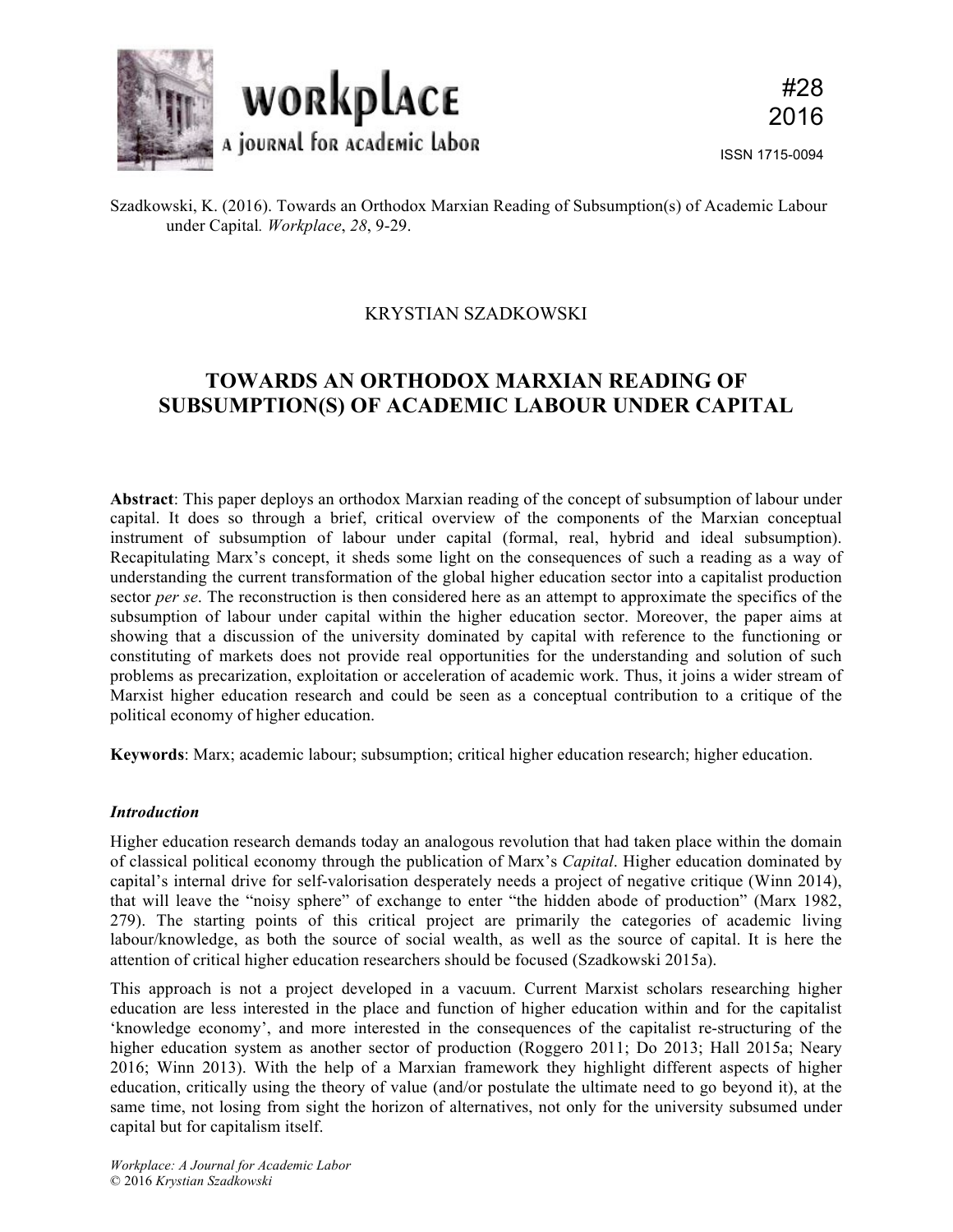As rightly suggested by Winn (2014, 2): "despite much having been written about academic work, there is relatively little critical engagement with labour itself as the object of critique". I, too, assume that the lack of a critical approach to academic labour, especially neglecting the recognition of its three-fold location inside-against-beyond the capitalist university, results in ineffective forms of resistance. Through the analysis developed in this article, by pointing at the relevant (not only theoretical but also practical) differences between the different modes of subsumption of labour under capital within the Marxian project, as well as between different ways of their interpretation, I want to offer a "different method of writing and therefore thinking about academic labour. One that starts from a rigorous engagement with the fundamental categories of Marx's theory" (Winn 2014, 2), but does not stop there, potentially enriching the further political practice of organized academic labour.

I claim that the subsumption of labour under capital, that is the inclusion and subsequent reorganization of a certain kind of productive human or non-human activities within the realm ruled by the logic of capital's valorization and accumulation drives, is one of these 'fundamental categories'. Marx drew the concept of subsumption from the philosophy of Immanuel Kant, Frederich Schelling, and also Georg Wilhelm Friedrich Hegel. Within the texts of these philosophers subsumption appears as a dynamic concept, indicating a "process, through which the universal and the particular are combined in a single relationship" (Endnotes 2010). Therefore, Marx uses it in order to show the processes within which the use value (the particular) is subordinated to the exchange value (the universal); living labour to dead labour; the particular and concrete labour process to the process of valorization of capital. Note, however, that the concept of subsumption was not regarded by Marx as something through which one can introduce, explain, and expound his project of critique of political economy, but rather as a concept allowing him to navigate within the maze of his own theoretical system.<sup>1</sup> However, the tendency nowadays is to employ it as a technical concept in the explanatory process, something Marx might have considered an abuse of the term. Taking a more methodological approach like that of György Lukács (1972), Rosa Luxemburg (1972, 150), and recently developed by Michael A. Lebowitz (2003), I suggest that the concept of subsumption can offer critical insight into the contemporary analysis of the domination of capital over labour within higher education.

To proceed with the general argument developed in this conceptual paper, a number of critical assumptions with regard to the contemporary transformations of higher education, first elaborated at greater length elsewhere (Szadkowski 2015b) require revisiting. First, following the theorists of cognitive capitalism (Moulier-Boutang 2011), the emergence and entrenchment of "knowledge economies" should be understood as the next evolutionary stage in the antagonistic relationship between labor and capital. This stage includes areas related to the production of knowledge, affects and social relations, and where the central role is played by mechanisms of capture of the surplus generated by autonomous producers. The methods of capture, depending on the type of activity and the degree of its subsumption under capital, do not necessarily differ to those used by capital for extracting surplus value in industrial production (in earlier periods or even today). Yet following the post-operaists, capitalist rent is found to play an increasingly important role (Vercellone 2010) in the contemporary organization production, where 'rent' refers to the form of extraction of surplus that capital uses when it is located outside the direct production processes.

Second, although the massification of higher education and an intensive development of research were crucial for the inauguration of the crisis of Fordism and the transition to cognitive capitalism, today both of these spheres serve as direct production sites dominated by capital (Vercellone 2015). In this context, we find a "transnational association of capitals" (Hall 2014; Szadkowski 2015b) that subsumes higher

<sup>&</sup>lt;sup>1</sup> In the *Afterword* to the second edition of first Volume of *Capital*, in order to clearly distinguish between his own method and Hegel's dialectical method, Marx differentiated the two orders, which made scientific work, namely, the order of inquiry (*Forschung*) and order of presentation (*Darstellung*) (Marx 1968: 18). It could be said that, like a number of structures of Hegelian provenance, the notion of subsumption belongs mainly to the order of inquiry, and not the order of presentation.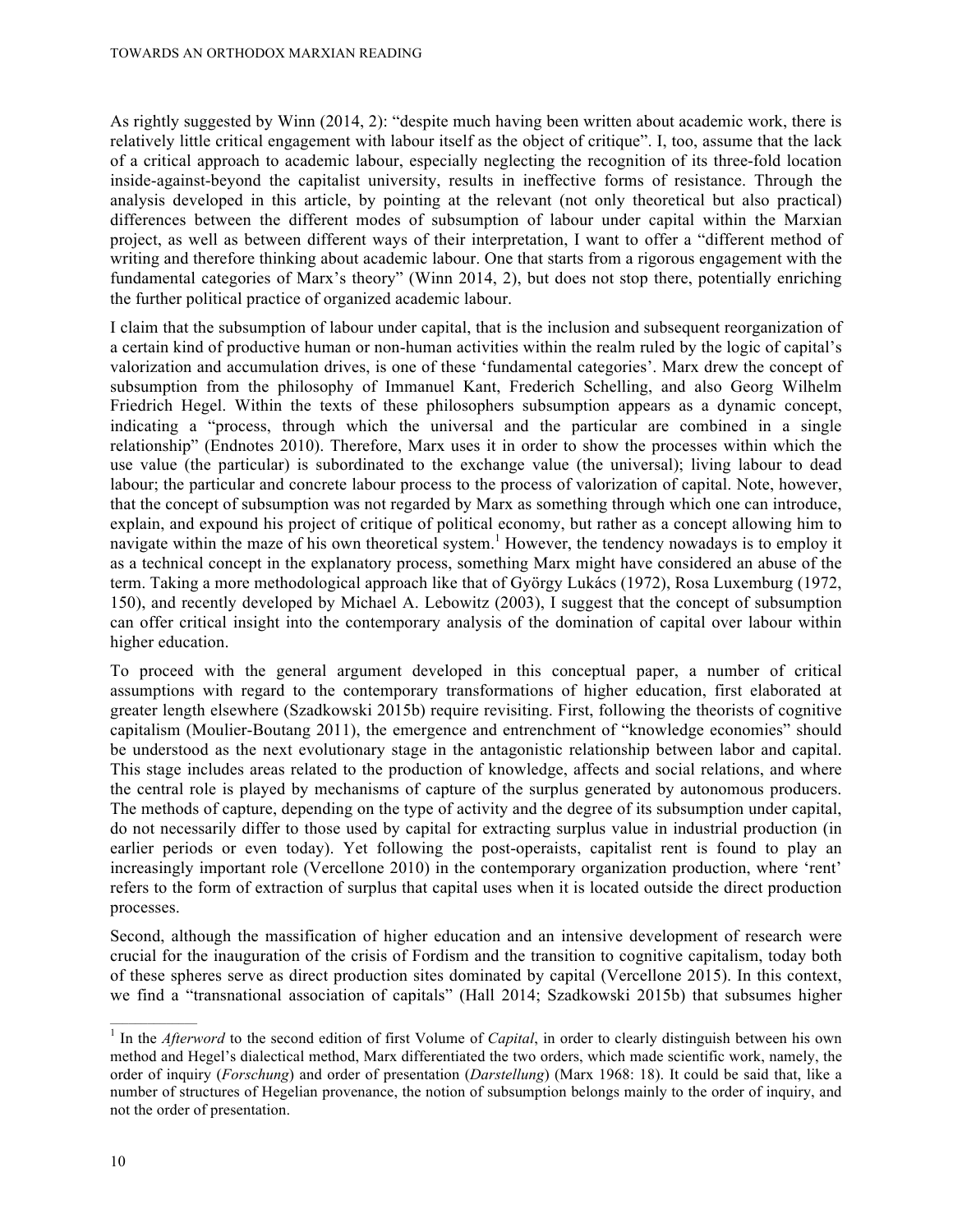education and research as a general global system rather than as specific institutions. This association entails, and implicates, three different forms of capital: productive capital (e.g. private for-profit universities or those involved in transnational for-profit activities of public and private not-for-profit universities, Breneman 2006); money/finance capital (e.g. banks offering commercial student loans, McGettigan 2013; or management of universities endowment funds, Cantwell 2016); and commercial/merchant capital (for example, large international corporations of oligopolistic academic publishers, Peekhaus 2012). All of these types of capitals are involved in different parts of the global higher education system, of course, with a different level of intensity in different parts of the globe.

Third, various forms of hegemonic norms, values, language, as well as institutional forms in which these standards are implemented, strengthened and developed can be tracked within the global higher education landscape (Marginson & Ordorika 2011). Hegemony within the sector is exercised primarily by large American and, to a lesser extent, UK institutions. On the one hand, the hegemony within the field of higher education and science is reinforced by strong capitalist economies of the Anglo-Saxon countries, but at the same time the strength of science and higher education is a contributing factor to the success of Anglo-Saxon economic projects. The institutional forms in which hegemony is embedded include the processes of the evaluative state (Neave 2012) and implementation of the reforms of higher education systems in the paradigm of "New Public Management" (Ferlie, Musselin & Andresani 2008) as well as a model form of a modern research university, that is, the public entrepreneurial university (Clark 1998). Both have been disseminated on a global scale, partly due to the rise of global rankings of universities that strengthen the processes of institutional isomorphism in the global higher education sector (Hazelkorn 2011). These two institutionally sustained forms of hegemony contribute to the process of blurring the boundaries between, and therefore the hybridization of, the private and the public in what used to be the public university (Roggero 2011). This has severe consequences for understanding the relations between capital and labour in the public sector of higher education worldwide.

Finally, the reflections that follow assume that the dialectic between the private and the public, or between the state and the market as coordination mechanisms in higher education, has come to an end (Rogerro 2011; Neary 2012; Dardot & Laval 2014; Neary & Winn 2016; Szadkowski 2016). This, in turn, undermines the analytical efficacy of explanations concerning the university in crisis that rest on the concepts of marketization (Jongbloed 2003), commodification (Oliveira 2013) and corporatization (Schrecker 2010), as used both in mainstream higher education research and in some of their critical counterparts.

If the first assumption roots this analysis in the wider reflection on the transformations of knowledgebased economy and provides it with antagonistic optics, the second one depicts the basic types of capital actors in play, both within the higher education and the global economy at large. The third assumption is focused on the various political processes that allow for the installation of the domination of capital over the field and thus allows for speaking about global higher education, while focusing on the transformations rather than on the discussion of various national contexts separately. Finally, the fourth assumption, emphasizes the need for finding another theoretical framework of reference for understanding capitalist processes within the sector, such that would be able to transcend the liberal political economic and political discourses that dominate the contemporary higher education research.

One part of this framework, as I claim, are the lenses provided by the Marxian concept of subsumption of labour under capital. Through them we can observe capital as another mechanism of coordination (along with the state, the market and the academic oligarchy; Clark, 1983) of higher education sector. The second part of this frame is formed by the concept of *the common*, that is an autonomous and immanent reality of living labour/knowledge that lays at the core of contemporary capitalist knowledge production (Roggero 2010; Neary & Winn 2014).

Moving on briefly to another context, the purpose of this paper is also to propose such analytical tools of capitalist relations prevailing in contemporary global higher education, which, on the one hand, go beyond the limitations of more rhetorical than analytical perspectives, such as "the university as a factory"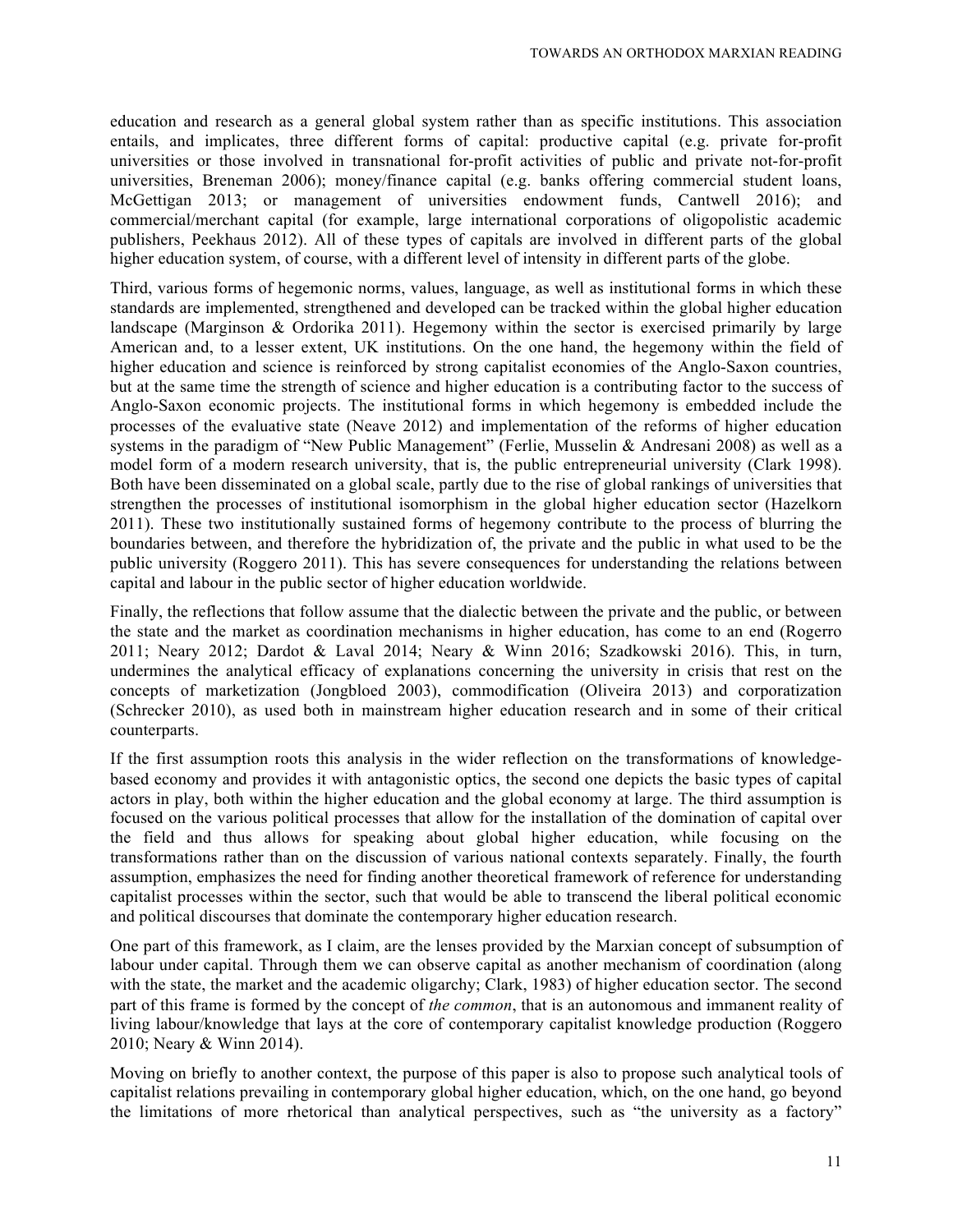(Callela 2011). On the other hand, these analytical tools cut through the narratives focused on markets in higher education and mechanisms regulating the sphere of exchange that usually negate their purely capitalist character (Marginson 2004, 2013). I try to convey the Marxian lenses through which one can easily realize that by focusing on the markets, we shift the discussion in the wrong direction. As Marx (1982) pointed out, by referring to the dynamics of the sphere of exchange governed by bourgeois laws and rules, we are not able to understand (and thus exceed) the relations of exploitation within the existing societies where the capitalist mode of production prevails. Similarly, I want to show that a discussion of the university dominated by capital with reference to the functioning or constituting of markets does not provide real opportunities for the understanding and solution of such problems as precarization, exploitation, or acceleration of academic work (Vostal 2016).

Therefore, in the background of a discussion on the Marxian concept of subsumption under capital lays a fundamental question: in what way, and by use of what mechanisms is higher education established as a capitalist sphere of production, and what are the exact ways of subsuming academic labour, in order to valorize capital engaged within the sector (or "transnational association of capitals" Hall 2014, Szadkowski 2015b)? In the course of the analysis it will be clear (somehow athwart but not against Simon Marginson's recent claims, 2013), that regardless of what are the coordination mechanisms of the individual higher education institutions, irrespective of the nature of their status (private/public), as well as regardless of the mechanisms that drive the sphere of exchange (price or in the case of autonomously understood academic field - status), academic labour, in many ways, is involved in the reality of capitalist production and accumulation of surplus value. To reveal the essence of its inclusion within this productive sphere, the ways of binding and deepening of the relationship between academic labour and capital, should be carefully studied within the framework of various forms of subsumption highlighted in different parts of Karl Marx *oeuvre*.

## *Marxian account of science and (higher) education as sites of capitalist production*

Before we go any further into an analysis of the concept of subsumption, let us briefly look at the overall Marxian approach to the question of science and education, as well as, to put it more generally, the entire spectrum of immaterial labor sectors, or work involving the production of ideas, affects, or information (Lazzarato 1996). Within the body of Marx's works, one will not find many references to the sphere of education or an analysis of its reproductive role in the smooth functioning of the capitalist system as a whole or even attempts to criticize its mode of organization. The author of *Das Kapital* is usually satisfied with short references to the ideas of Robert Owen (1824), on the integration of education with the process of factory work, inferring a vision of education similar to the current model of a vocational training (Anyon, 2011). There is no detailed discussion of the institution of the university, higher education, or academic research in Marx's work either. *The Results of the Direct Production Process* does include a mention of scientists employed by capitalists in privately organized institutions, but the very specific nature of capitalist organization and transformation of these practices lies entirely outside of Marx's very interest.<sup>2</sup>

Many times, however, Marx did point out the crucial role of science and technology for capitalist development. He emphasized the fact that the capitalist treats the achievements of human civilization,

 $\frac{1}{2}$  Andre Gorz highlights that practices associated with the autonomization of knowledge production and subjecting it to a gradual capitalization are almost as old as the production in the phase of a developed industrial revolution. In support of his argument he cites the fact of the creation of Farbenfabriken Bayer industrial research laboratory by Carl Duisberg in 1880 (Gorz 2010, 49). Margaret C. Jacob (2014) went so far as to say that the economic formation that raised out of the industrial revolution was in fact the first "knowledge economy". Regardless of the assessment of whether Marx's abandonment at that time of systematic study of this sphere was an important omission or not (see Heinrich 2013), I take the stance that the analytical tools that he developed still enable us to face the problems caused by the capitalist character of knowledge production.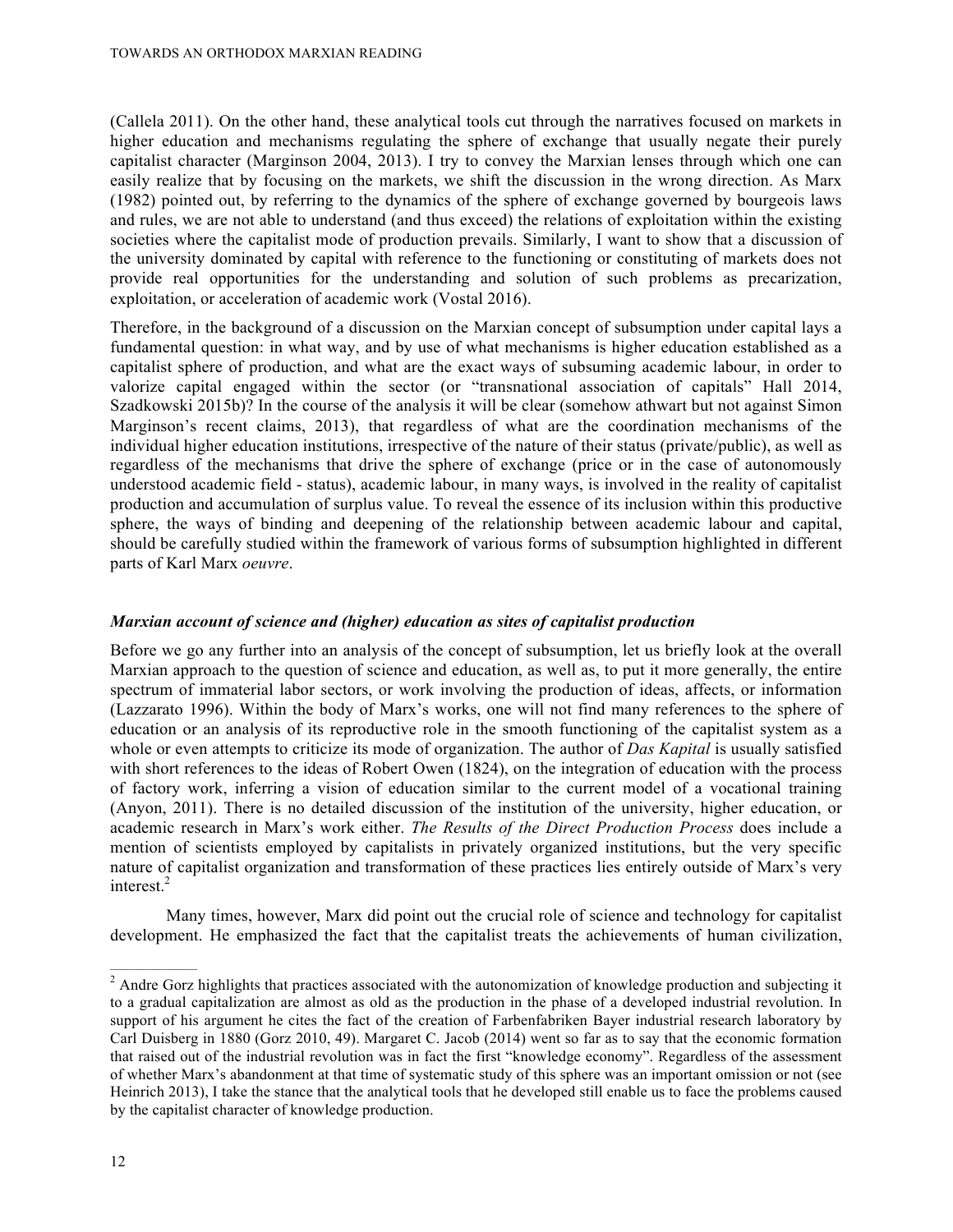knowledge, and science as a "gift of nature"<sup>3</sup> or a kind of external 'commons' that could be easily enclosed. The capitalist appropriate overall social creations of the human mind, harnessing them in its own development, or in other words, transposing social forces (including research) into capital power thus, mystifying these social relations. Ultimately, however, Marx limited himself to an inspiring, but somewhat enigmatic expression, that with the entry of the capitalist industrial production into the phase of real subsumption of labour under capital, science becomes a direct productive force (Marx 1973). However, he had not drawn out the consequences of the fact that the increased relevance of science to the development of capital must be associated with the acceleration of the processes within the field of inventions, and therefore also with the gradual stretching of the capitalist domination into this very sphere, tearing off the nimbus of holiness, and eventually organizing it in the most favorable way for the endless accumulation for accumulation's sake. Marx passes the fact that within this sphere capital could successfully install its own valorization processes.

Yet, Marx's particular lack of interest in this issue is hardly surprising. As he noted soberly in his sketches from 1864, known today as the *Theories of Surplus Value*, autonomous processes of immaterial production accounted only for a fraction of the entire capitalist economy of his time and could be ignored without any serious consequences for his main theoretical project.<sup>4</sup> Nonetheless it is impossible to accuse him of any prejudices regarding the immaterial forms of labour itself.<sup>5</sup> It is a matter which should be particularly emphasized, because one of the obstacles that hindered the hitherto development of the Marxist analysis of contemporary transformation of the higher education sector was the deeply held belief in the unproductive nature of labour within the sphere of education and the production of knowledge, or in general outside the production of material products.<sup>6</sup>

The functionality of the sphere of higher education and scientific research in relation to the development of capitalist production is not my main interest here. Rather the focus of the analysis is on capitalist production and the organization of higher education and research. Thus, it will not follow the footsteps of

<sup>&</sup>lt;sup>3</sup> "Science, generally speaking, costs the capitalist nothing, a fact that by no means 'prevents him from exploiting it. 'Alien' science is incorporated by capital just as 'alien' labour is." (Marx 1982, 508)

<sup>4</sup> Referring to the two types of immaterial production (and productive labour within): a) immaterial production of goods for merchant capital (eg. books for capitalist publisher); and b) immaterial wage labour within capitalist organized institutions (eg. schools, theaters), Marx writes that "all these manifestations of capitalist production in this sphere are so insignificant compared with the totality of production that they can be left entirely out of account." (Marx 2000, 411). It seems that with the development of capitalism, especially in its contemporary cognitive form, we should completely abandon this anachronistic recommendation.

<sup>&</sup>lt;sup>5</sup> However, many Marxists have claimed otherwise. For example, Ernst Mandel, believed that production in the Marxian sense, is only the exchange between man and nature, and therefore the only productive labour is that material in form. Moreover, even in the 1970s on the base of the observation of the disappearance of material labor in the West he drew the conclusion that this is a general announcement of the imminent collapse of capitalism (Mandel 1999, 377–407).

<sup>&</sup>lt;sup>6</sup> Unfortunately, there is no space here to go into details of the discussion on the productive nature of labour in capitalist higher education. David Harvie (2005) believes that the distinction between productive and unproductive labour in capitalist society is determined by the current balance of power within the class antagonism. Capital always seeks to turn every possible productive activity into its own site of production, conversely the working class should strive to turn as much labour unproductive for capital as possible. Each activity has then the potential to be both productive and unproductive for capital. Simon Marginson (1998) indicates a similar tension in Marx's use of the concept of productive labour, indicating that the productivity of the educational service sector for capital is achieved by subjecting public higher education institutions to privatization and capitalization. Similarly, Bruno Gulli (2009), recognizes the university sector as the last stronghold against the successive march of the real subsumption. Harry Braverman (1998, 284-294) in his analysis of the industrial sector draws attention to the same fact, claiming that the boundaries of production are constantly expanding, with the result that there are still new industries (sectors) and goods. Bearing in mind these observations I assume here the productive nature of labour in the higher education sector subsumed under capital.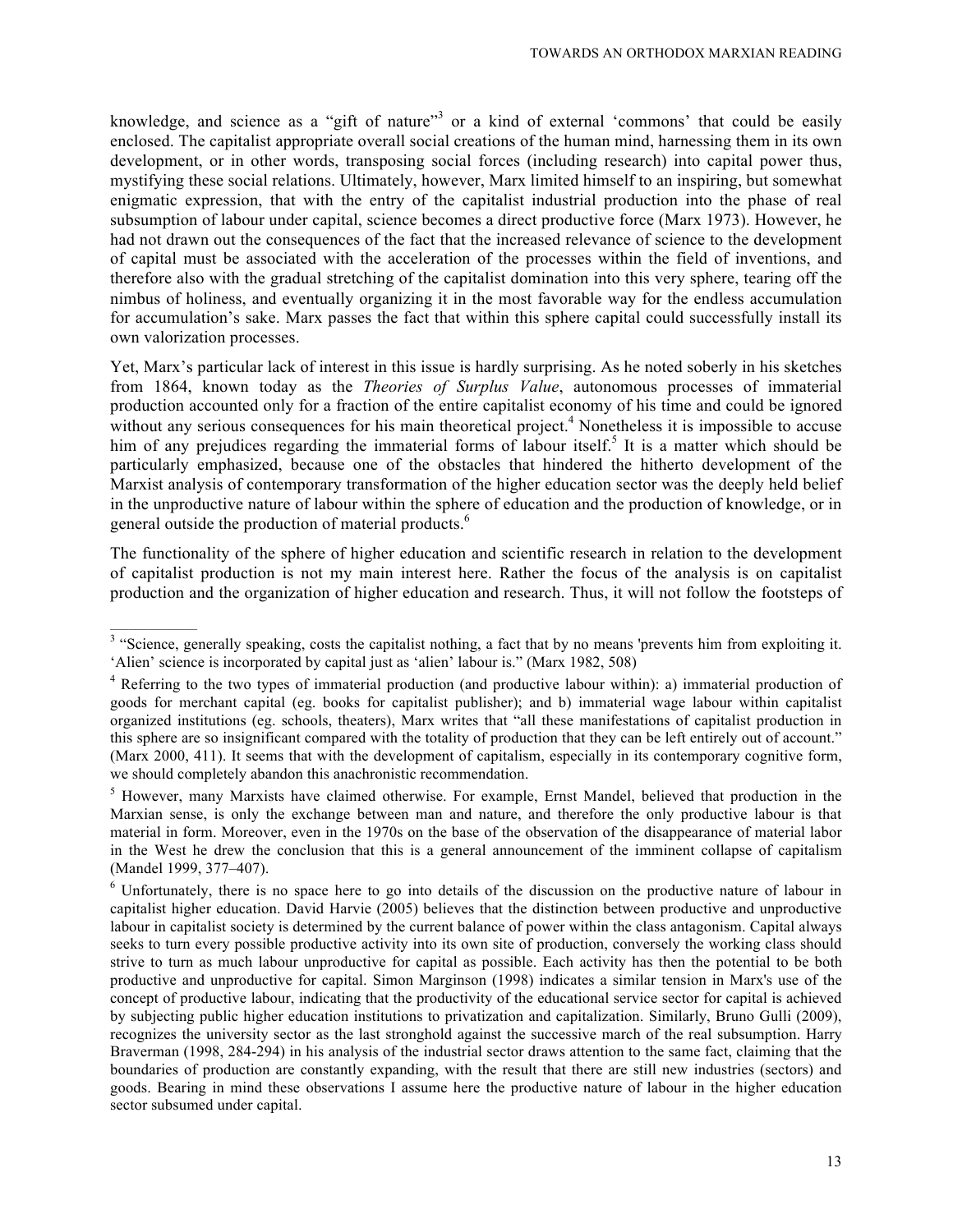Louis Althusser (1971) who gave higher education institutions a place among the ideological state apparatuses, nor Ernst Mandel (1999, 248-273), pointing to the growing acceleration of applied research in the era of late capitalism, neither Glenn Rikowski (1997), who developed a contemporary Marxist theory of the production of the workforce in the context of higher education. The path drawn by Gigi Roggero (2011), directing his attention toward the university as a field organization of the struggle against cognitive capitalism and his reign will also not be followed. All these perspectives should be considered important and some even having great political potential. In the course of further discussion, however, issues of a different nature will be of interest.

As already mentioned, it seems that in the context of the contemporary transformation of higher education systems the networks of the institutions that form them are increasingly forced to reproduce the logic of capital accumulation with all its consequences; in other words, to operate and manage academic labour in a way that seemingly resembles the way how capitalist manage their firms. However, the key to understanding the specifics of capitalist relations within this sector is the notion of the subsumption of labour under capital in all of its four different meanings suggested by Marx (formal, real, hybrid and ideal).

## *The four levels of analysis of Marxian concept of subsumption*

Reviewing the Marxist literature, we find very different uses and interpretations of the concept of subsumption of labor under capital (e.g. Camatte 1988; Negri 2003; Read 2003; Murray 2004; Vercellone 2007; Hardt & Negri 2009; Endontes 2010; Roggero 2011; Toscano 2011; Fumagalli 2015; Hardt 2015; Hall & Bowles 2016). Therefore, it is useful to discuss briefly the levels of analysis that can be taken. Based on the existing literature, we can draw a systematic map. Let's then try to order the levels of analysis of the concept of subsumption from the most specific to the most abstract: a) *ontic – sectorial*, referring to the constant dynamics of capitalist expansion in the context of emerging and existing production sectors; b) *ontic - historical*, concerning the existing socio-economic formation and their changes over time; c) *ontic – global* or *systemic*, analyzing the mechanisms of the global subordination of labour and social life to capital, such as the expansion of financial markets or the development of a system of metrics and bibliometric/altmetric databases for science; d) *ontological*, that is the most general level, where consequences of the transformation of work and production on all the aforementioned levels are discussed in purely philosophical terms. While the analysis of processes of subsumption conducted by Marx will be situated largely on the *ontic – sectorial* level, that is specific processes that occur within a particular sector of production, the use of the concept of subsumption by many post-operaist Marxists, such as Antonio Negri (2003), is concerned almost entirely with the *ontological* consequences of subsumption. It seems that in the case of tracking the processes and mechanisms of capital expansion in the higher education sector, it would be much more useful to remain on the sectorial and global/systemic levels. Nonetheless, in order to construct a vision of the alternative to capitalist higher education, it is also necessary to take into account an analysis from the ontological level.

The limitations of much critical higher education research that uses the concept of subsumption come mainly from the mixing up of different levels of analysis. Good examples of this kind of problem can be find in Alberto Toscano's (2011) and Gigi Roggero's (2011) debate. On the other hand, a philosopher of post-operaist orientation, who captured the specifics of the concepts of formal and real subsumption on all of the above levels is Jason Read (2003). As Read points out, the concept of subsumption has an ontological, social, and sectorial nature, allowing not only for understanding the differences between the modes of production (feudalism, capitalism, communism), but also of the internal dynamics of the capitalist mode of production and its internal transformation (2003, 112-113). However, in the following pages an orthodox Marxian reading (one that sticks mainly with the sectorial level of analysis and Marx's method) of the concept of subsumption of labor under capital will be developed. This line of argumentation has not been taken because I believe that it offers a far better understanding of higher education reality than any others. Rather, I claim that any analysis of the dynamics of subsumption could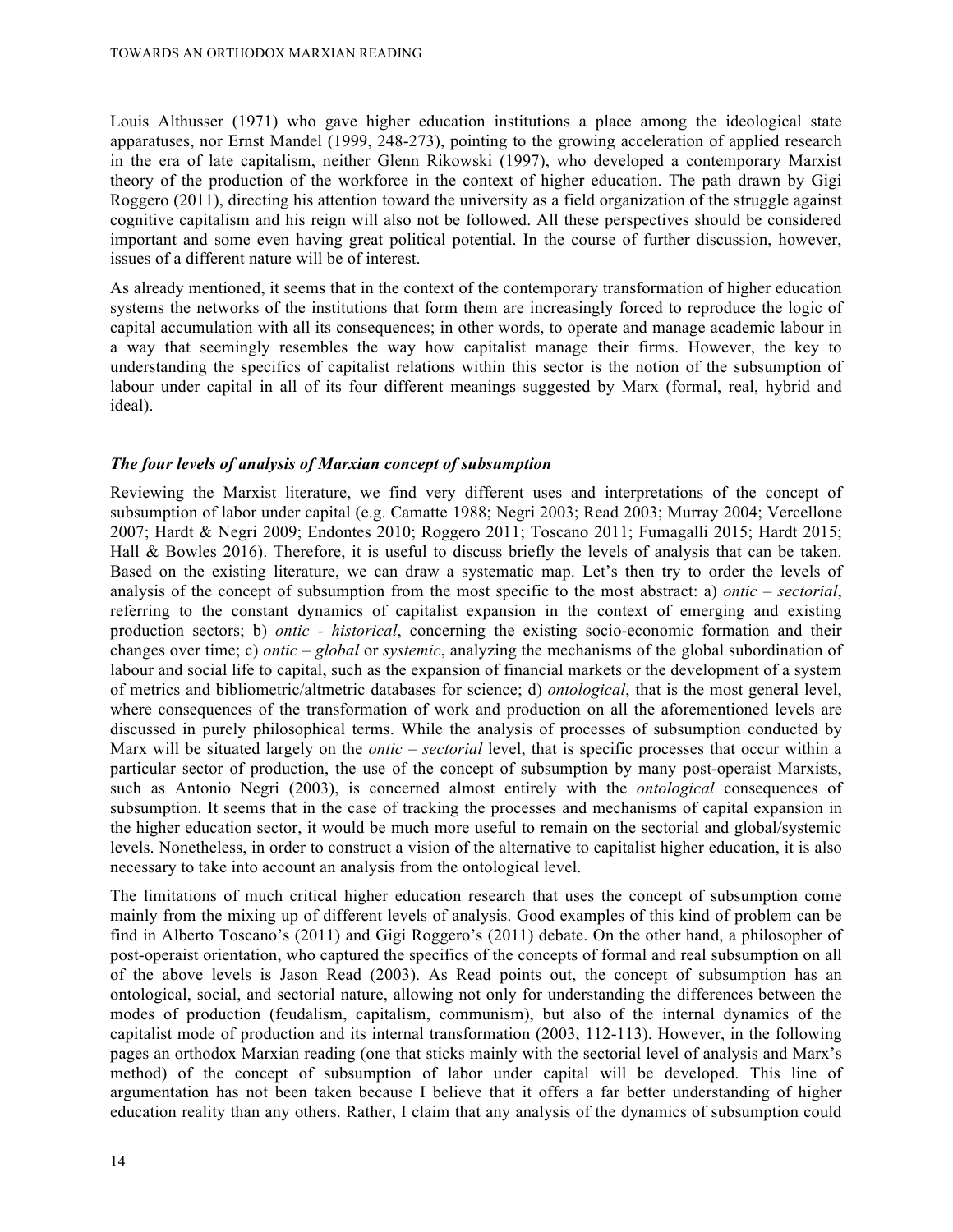provide a valid picture of a given political-economic reality, as long as it is consistent and consciously moves within one or between different levels of analysis. One such example would be the use of a postoperaist systemic reading of the production of machinic surplus value (Pasquinelli 2015) applied to the operation of different metrics providers in HE (e.g. Altmetrics, Thomson Reuter, Scopus etc.) with reference to system-wide reality of academic labour. This, however, entails a separate line of argumentation and completely different paper.

#### *An orthodox Marxian reading*

Addressing the concept and the phenomenon of the subsumption of labour under capital, specifically in the context of higher education where the capitalist value production is historically speaking a recent event, one needs to always have in mind that taking the categories of 'formal' or 'real subsumption' as a starting point is at once analytically correct and historically misleading. With reference to industrial production that was at the center of Marx's interest in the first volume of *Capital*, he emphasized that "merchants' capital and interest-bearing capital are derivative forms, and at the same time [...] historically, these two forms appear before the modern primary form of capital" (Marx 1982, 267). The derivativeness of the relationships established between merchant and financial capital and living labour does not necessarily mean that they should be put to one side. Especially in the situation when, as Harvey suggests, "it is important to evaluate the positionality of merchants' and interest-bearing capital within capitalism in general" (2010, 97) because they become (like in the case of financial capital from the 1970's onwards) or are getting to be (like merchant capital within the higher education) dominant again. However, in the following parts I will follow the logical order of analysis of forms of subsumption suggested by Marx.

#### *Formal subsumption*

'Formal subsumption' has to create a logical (but not historical) starting point, as it represents the general form of all capitalist production (Marx 1982, 1019). The process of labour appears as capital's own process and the capitalist becomes the owner of the means of production used within the manufacture and purchaser of the labour power, as well as the manager of the entire process. One of the most important elements of the process of formal subsumption of labor under capital in a particular sector is the establishment of the wage labour relation. As a result, the previously independent and self-organized employees of a given sector enter a relationship of formal dependence on a capitalist.

Within the movement of the formal subsumption of labour under capital a community of people is transformed into a community where the social relations are mediated through money. Under this framework, however, certain people are confronting each other as "capital" and "labour" (Marx 1982, 1020; 1996, 95), which means that "a mode of compulsion not based on personal relations of domination and dependency, but simply on differing economic function" (Marx 1982, 1021) is established. Furthermore, "there is no fixed political and social relationship of supremacy and subordination" (Marx 1982, 1026). Thus, social relationships are mystified by capital in a proper sense (Marx 1982, 1020); that is a concrete abstraction, capital, achieves a perverse ability to subordinate a specific sector of production and at the same time to present itself as the ultimate truth of it, meaning, it is capital that seems to possess the sole ability to self-valorize. In this way, objectified labour (capital) gains the ability to use living labour (labour power).

In essence, what's really important for the analysis of the capitalist specificity of contemporary higher education is that in formal subsumption the "available, established labour process" (Marx 1982, 1021) is subsumed under capital in its pre-capitalist shape. As Read vividly puts it, formal subsumption "is a specific articulation of the fundamental elements of the capitalist mode of production against an alien terrain… [it] is capital at the interstices of other modes of production" (2003, 108). At this stage, both the dynamics and absorbed form of labour processes are preserved. This is really important when we think about the higher education sector's meeting with capital. The starting point is always a given sector of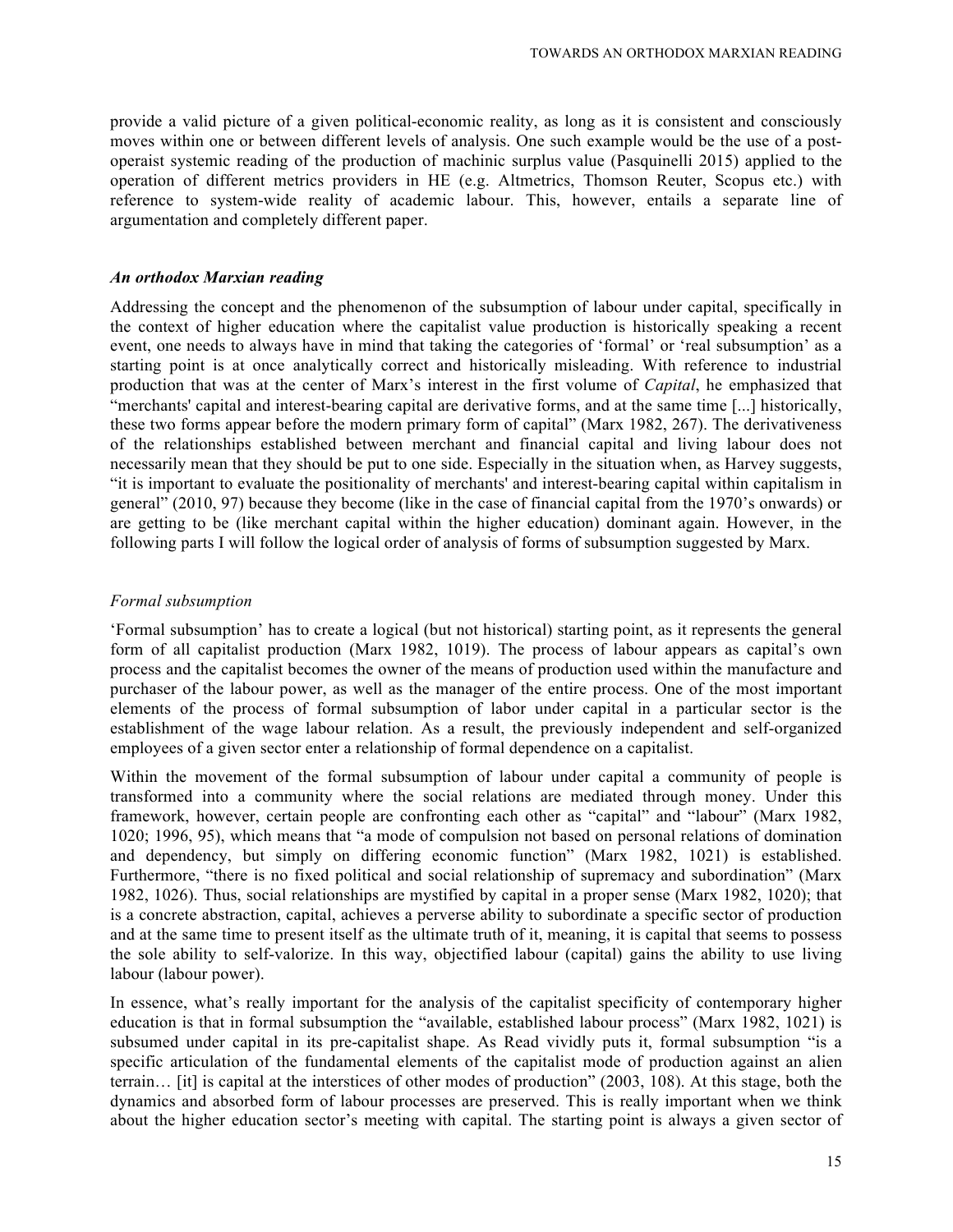production with its own internal mechanisms that rule it. For this reason, it is up to capital to adapt to this reality and recreate it for its own purposes of valorization and accumulation. Despite some serious claims by higher education researchers (Marginson 2013), status competition and prestige distribution within the sector pose no intrinsic limits for capital that it would not be able to overcome in the near future.

What really changes, however, at the moment of formal subsumption is that the existing labour processes and production are conducted now in continuous cycles, and the hours of labour are extended and their intensity increases (Marx 1982, 1021; 1026). In the higher education context these processes are perceived often as an acceleration of academic labour (Vostal 2016). The crucial point here that should be stressed is that of the relationship between capital and labour in higher education. The meeting between these two opposite sites is in fact taking place on a well-defined ground: within the beaten habits and rules governing the pre-capitalist life of science and education. The university and more broadly the academic community are among the oldest institutions in the Western world: they are defined by a strong internal organization and are relatively resistant to change. Therefore, capital, at first, does not attempt to decompose them; formal capitalist domination over the field does not take the shape of turning the university into a factory-like enterprise, but rather adjusts existing methods of articulation of this community and harnesses them for its own purposes of self-valorization.

The consequence of formal subsumption is that it is possible to extract surplus value from labour power in the form of 'absolute surplus value' that is obtained mainly by the extension of working time and an increase in the intensity of work. As a result of the growing scale of the production process (Marx 1982, 1022), both in terms of the degree of capital involved, and the number of workers employed (Marx 1982, 1027), a situation is achieved in which the capitalist himself ceases to be one of the workers, and begins to deal exclusively with the coordination and organization of trade (Marx 1982, 1027). One can say, therefore, that he or she is supposed to play the role of the administrator of the production process. Within the sectors of immaterial or biopolitical production (like higher education and science), however, where extraction of surplus value is highly dependent on the degree of the autonomy of living knowledge, this function, even under formal subsumption, becomes more and more artificial and politically imposed.

Marx emphasized that the more the objective (means of production) and subjective conditions of labour (means of subsistence) are opposed to the worker as capital, the more the relationship between him or her and capital is shaped by formal subsumption (Marx 1982, 1025). In addition, it should be noted that under the process of formal subsumption, labour and the production process get subordinated, as far as possible, to the rule of the law of value. The production process is increasingly forced to correspond with the social necessary labour time needed for the production of certain goods and services (Marx 1982, 1026). In the context of the global higher education system, adaptation to the requirements of socially necessary labor time is carried out using a complex system of measures and metrics (De Angelis & Harvie 2009; Burrows 2014; Do 2013, 2015). However, time here does not necessarily create the sole criteria of social necessity that academic labour faces. Especially within the context of academic labour engaged in research activities it is rather a complex mix of time per differently measured impact of produced output (publishing in the "right" journals, with high impact factor, getting a "proper" share of citations, twitter quotes and other altmetrics etc.) that valorize factions of academic labour.

## *Real subsumption*

The second form of subsumption is 'real subsumption', which is, as Marx writes, a "specifically capitalist mode of production" (Marx 1982, 1019). Unlike its formal phase, this is not an autonomous form of subsumption of labour under capital. In order to constitute real subsumption in a given sector a formal subsumption process must have taken place earlier. It can be assumed that real subsumption occurs through the quantitative expansion of formal subsumption in a particular sector - the quantity transforms into quality (Marx 1982, 1021; Read 2003, 110). This specifically capitalist mode of production, according to Marx, can subjugate society as a whole (Marx 1982, 1022), which would be consistent with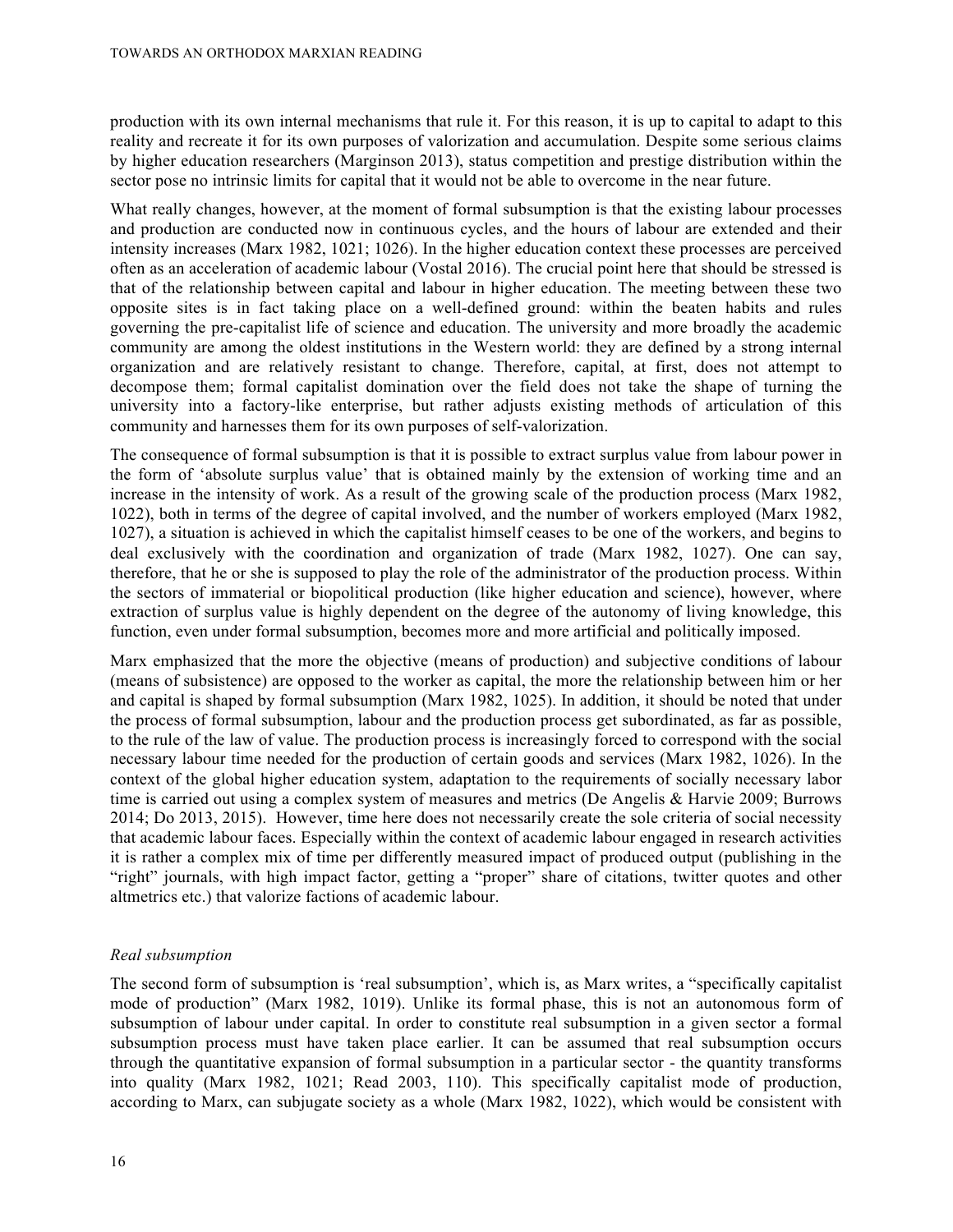the ontological readings (Negri 2003; Fumagalli 2015). Yet, real subsumption can also be analyzed simply within a certain sector of production.

Simon Marginson (2004, 182, 193-197) observed that only a narrow slice of the global higher education sector could be described as capitalist and oriented exclusively around the processes of valorization based on the employment of wage labour. The purely capitalist and for-profit activity of higher education institutions is indeed a sphere limited to private for-profit universities or the transnational free-market functioning of public institutions (Cantwell & Slaughter 2012). Therefore, one can legitimately ask whether the intrinsic limits of the higher education sector (public good character of produced knowledge and status competition) and political factors (importance of higher education and science for national political elites) associated with those limits (Marginson 2013) makes the real (or even formal) subsumption of academic labour impossible.

In the stage of real subsumption, the further development of the process of mystification becomes far more intense. The worker confronts now not only the effects of his own work in the form of capital, but social forces and their products as a whole begin to confront him as private property and the effect of capital (Marx 1982, 1024). This is a result of the transformation of the production process through the introduction of the products of science and technology, resulting in the overall development of the social productive forces. What follows, as Marx puts it, is "the transformation of production by the conscious use of the sciences" (Marx 1982, 1024).

It is no coincidence that the for-profit private sector - because of its overwhelming desire to increase the scale of commodity production, the need to intensify the labour process, and to reduce the general costs captures all technological innovations in the field of communication and media. These technological innovations are given a capitalist character and consequently used in order to transform labour processes. Examples may include a correspondence education system disseminated in the United States in the 1930s (Noble 2001; Fisher 2006) and the first experiments with *online* education that began in 1989 at the University of Phoenix (Breneman 2006, 73). Growing commercial activity and the global expansion of the number of public institutions is the most important reason for the creation and dissemination of MOOCs, massive open online courses (Hall 2015b), which are digital education machines fueled with human labour. The increased imposition of technology drastically changes the conditions of academic labour at many universities, igniting academic staff protests reminiscent of the Luddites movement from the early era of the industrial revolution. Even if this is just journalistic rumor, Coursera Founder Daphne Koller (Havergal 2016), said recently that "the technological barriers to online provision of full degrees have been finally overcome." Great experiment in partial mechanization and outsourcing of academic teaching labour, according to Koller, could finally bring the management of hegemonic top universities its greatest fruits. The potential for an enormous expansion of income generation through selling their degrees globally with the use of nearly automated digital machines fueled by outsourced precarious academic labour is getting to be at hand. Here we find status competition the basis, rather than an intrinsic limitation, for the development of capitalist production within higher education sector i.e. certification by prestigious universities of the completion of an open access academic course that creates a source of profitable activity for public and private universities.

Technological transformation of academic production, of course is not limited to MOOCs and alike, but includes, for example, automated, computerized evaluation of students' written work (Shermis & Hamner 2012) or the influence of the widespread use of Google Translate in scientific work as a response to the dominance of English as an academic *lingua franca* (Mundt & Groves 2016). This process goes hand in hand with producing just for the sake of expanding the base of the production of surplus value, which is also a feature of formal subsumption. At the contemporary university this type of process can be recognized in the intense and excessive production of published research results, which is linked largely to the expansion of the base for the extraction of surplus by the oligopolistic academic publishers (Larivière, Haustein & Mongeon 2015) that forms the merchant fraction of "transnational association of capital." This kind of production for production's sake, proper for the stage of real subsumption, is, as the author of *Capital* consciously remarks, the antithesis of productive development of the human individual (Marx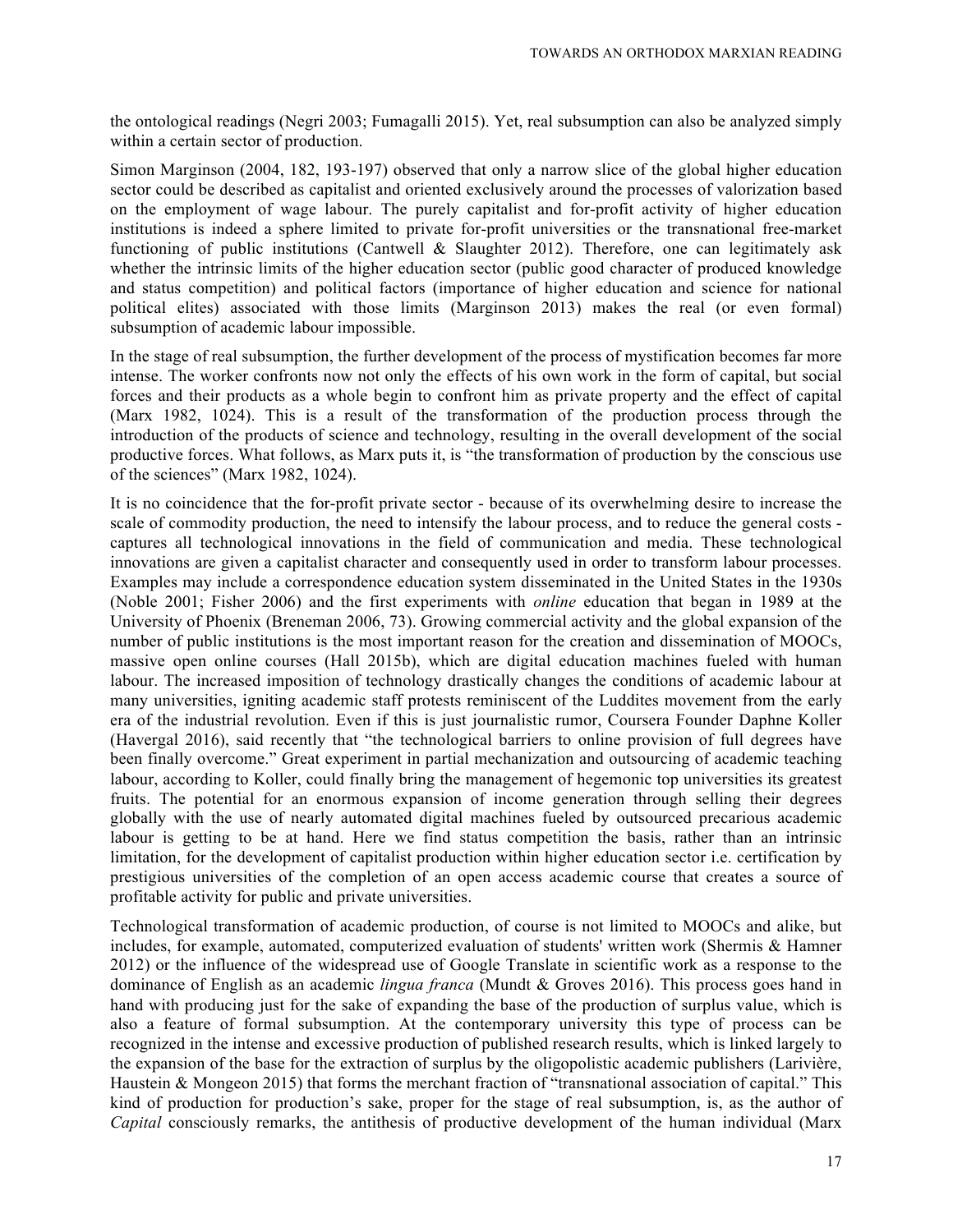1996, 110). Dehumanizing production for the sake of production, publishing just to get published in today's accelerated academia seems to be an excellent confirmation of this thesis.

There is no necessary corollary between one and the other form of subsumption in the sector. The very formal subsumption of a certain sector does not necessarily entail a transition to real subsumption, nevertheless real subsumption always needs the formal as its primary stage. However, Marx did not consider these two modes in any deterministic linear way. Domination of labour by capital could stay at the formal level if this would result in greater surplus value extraction. This will become clearer when we examine the mutual relations between formal and real subsumption.

## *Mutual relations of formal and real subsumption*

Before moving on to analyze the other two forms of subsumption (hybrid and ideal), a closer look at the mutual relations and entanglements of formal and real subsumption needs to be undertaken. As pointed out above, this conceptual pair cannot be treated simply as an opposition between 'undeveloped' and 'developed' forms of subsumption. Nonetheless, theorists who use these concepts in this progressivist way can be easily identified (e.g. Camatte 1988; Vercellone 2007). It seems, however, that this approach might be a theoretical and practical blind alley, which is a result of a mixing up of levels of analysis. Types of subsumption in each case must relate to the strategy, which capital is forced to use when confronted with the tendency of the rate of profit to fall (Marx 1981). When the overall rate of profit is falling in a given sector (and it falls inevitably, among other reasons due to the use of machines and corresponding reduction in the amount of employed labour), capital has to flee to another sector where the labour may be subsumed only formally. Therefore, from the perspective of valorization of capital both forms of subsumption are useful and complementary. And to put it in a more political way, it can be said that their functionality is always a result of the level of class struggle within a given industry.

Let's take a look at the entanglement of two forms of subsumption and its consequences. According to Marx,

At any rate, if we consider the two forms of surplus-value, absolute and relative, separately, we shall see that absolute surplus-value always precedes relative. To these two forms of surplus-value there correspond two separate forms of the subsumption of labour under capital, or two distinct forms of capitalist production; And here too one form always precedes the other, although the second form, the more highly developed one, can provide the foundations for the introduction of the first in new branches of industry. (Marx 1982, 1025).

In the quote above Marx is accentuating the immediate treatment of the two forms of extraction of surplus value as co-existing phenomenon, which cannot be analyzed as something abstract and separated. Production of relative surplus value necessarily requires and involves the production of absolute surplus value. These are complementary strategies and even in the most developed mode of production one cannot imagine an independent extraction of just relative surplus value. On the other hand, what is very important is that real subsumption in the industrial sector causes a tendency for the rate of profit to fall, simultaneously forcing capital to explore new sectors and branches of production that can be subordinate in a formal way and thus make higher profits possible. It is in this way that the growing involvement of capital within the sector of higher education and science should be seen. Generally speaking, capital, driven by continuous class struggle within a given sector, as well as constant technological innovations, needs to expand its general forms of domination to further areas of social life.

In the following fragment Marx expressed the sector-specific nature of the process of subsumption, which captures the essence of capitalist expansion:

It is precisely the productivity of labour, the mass of production, of population and of surplus population created by this mode of production that constantly calls new branches of industry into being once labour and capital have been set free. And in these new branches of industry capital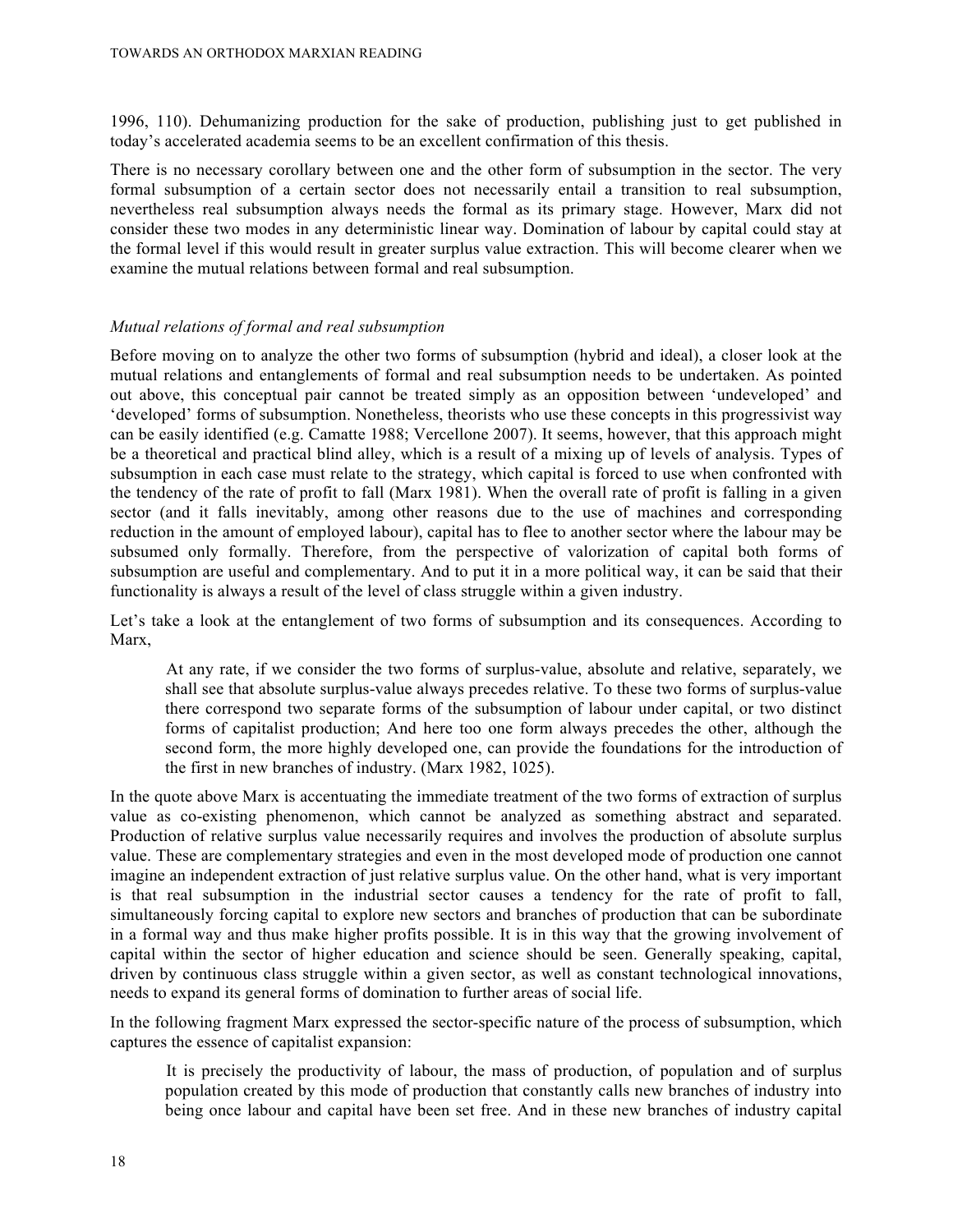can once more operate on a small scale and pass through the various phases until this new industry too can be operated on a social scale. This process is continuous. At the same time, capitalist production has a tendency to take over all branches of industry not yet acquired and where only formal subsumption obtains. Once it has appropriated agriculture and mining, the manufacture of the principal textiles etc., it moves on to other sectors where the artisans are still formally or even genuinely independent. (Marx 1982, 1035-1036)

In the long term, the development of a given industry leads to a shift in the interest of capital, forcing it to explore further branches and each time the same cycle of capitalist transformation is repeating itself, going through the stages: from the small forms of production based on archaic and autonomous manufacturing methods, where what changes is an installation of a commodity form and wage labour relationship, proceeding to further production on a large or even social scale. Yet, this shift between branches, of course, is not limited to areas of material production. Capital absorbs every potential autonomous area of producing, and imposing its own processes of valorization.

Marx discusses this aspect of the inevitable expansion of capital, which covers more and more areas, in the following section:

The material result of capitalist production, if we except the development of the social productive forces of labour, is to raise the quantity of production and multiply and diversify the spheres of production and their sub-spheres. For it is only then that the corresponding development of the exchange-value of the products emerges - as the realm in which they can operate or realize themselves as exchange-value. (Marx 1982, 1037).

Generalizing capitalist production within a sector produces a surplus of (redundant) employees; that is, 'unproductive' workers who do not contribute to the processes of valorization: "Since the purpose of productive labour is not the existence of the worker but the production of surplus value, all necessary labour which produces no surplus labour is superfluous and worthless to capitalist production." (Marx 1994, 104). This happens when the work of a given worker is not employed in a direct production process of commodities or when the goods produced this way attracts such a small number of buyers that it is impossible to cover the costs of his or her labour. In the context of the development of the higher education sector subsumed under capital this particular mechanism gradually affects the marginalized humanities subjects. A recent, but well known case of Japanese universities scaling back or closing down departments in the humanities and social sciences since 2015 is one illustrative example.

Moreover, the dynamics of the process of subsumption demands increases of the efficiency of labour within a given period of time. Marx writes that:

All the methods by which relative surplus value, and therewith the specifically capitalist mode of production, is developed, can be reduced in the most abstract form to this, that this mode of production aims at bringing the value of the individual commodity down to its minimum, and therefore producing as many commodities as possible in a given labour time, or operating the transformation of the object of labour into a product with the smallest possible quantity of labour in the shortest possible labour time. (Marx, 1994, 109-110).

Moreover, Marx later admits that it is a 'law' that operates in all spheres, where capital extends its domination (Marx 1994, 110). The inherent contradiction was apparent to Marx in the fact that due to its own effective expansion capital lowers the value of commodities to a minimum and simultaneously aims at self-valorization and profit extraction. Since the main objective is the production of surplus value, it is an understandable desire to ensure that the subsequent products contain the smallest possible amount of paid labour, and the greatest amount of unpaid labour. Therefore, the logical tendency of capitalist development is to move towards the greatest absorption of unpaid labour contained in the commons and to focus on their appropriation. This is the most 'profitable' activity because the reproduction of the commons is based entirely on the social processes located outside the sphere of direct production. In the context of larger economic transformations (transition to cognitive capitalism), post-operaist theorists call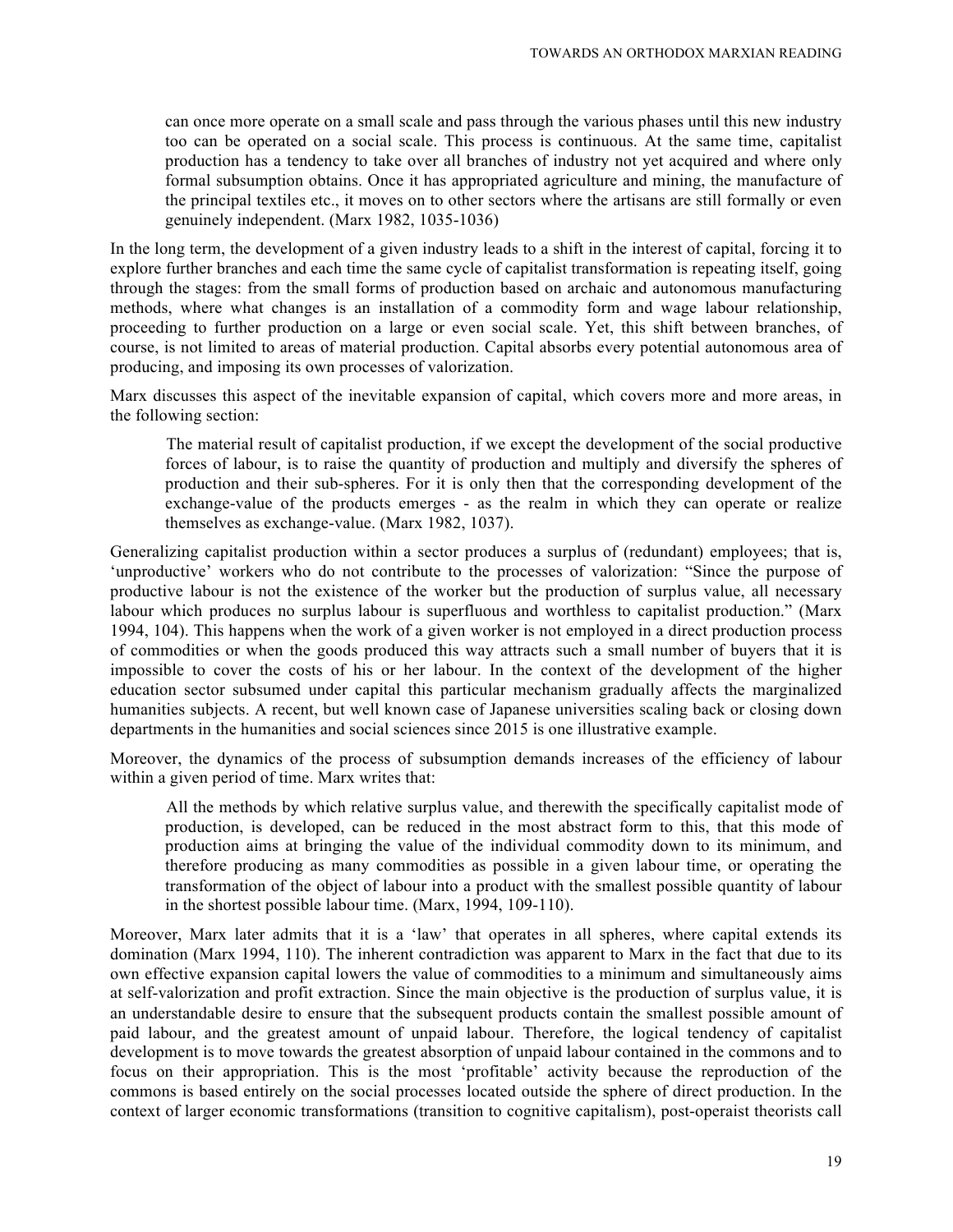this phenomenon a "becoming-rent of profit", seeing that nowadays "rent constitutes structural dimension of the logic of valorization of capital" (Vercellone 2010, 113) in cognitive capitalism.

Perhaps the most important part of Marx's analysis of the process of real subsumption is that he assumes that it unveils the horizon for an alternative to capitalism:

The positive result here is a fall in the labour time needed to produce an increased quantity of means of subsistence; this result is attained through the social form of the labour, and the individual's ownership of the conditions of production appears as not only unnecessary but incompatible with this production on a large scale. (Marx, 1994, 108).

The social scale of conducting academic labour within the capitalist production of science has at least two separate aspects. First is the development (especially in natural sciences) of "hyperauthorship"<sup>7</sup> that slowly undermines the idea of efficiency of the individual authorship form which is one of the foundations of past and current academic mechanisms of measure and prestige distribution that fuels the recent expansion of capitalist oligopolistic publishers. Second is the emergence of global science and its paradigm of open production, that is an "alternative non-proprietary model of cultural production and exchange" that "threatens traditional models of intellectual property and it challenges major legal and institutional means such as copyright currently used to restrict creativity, innovation, and the free exchange of ideas" (Peters 2009, 203; 2011). But this, rather than remaining at the level of socialdemocratic reformist proposals, could and should form a point of departure for academic labour projects that would not only head towards a post-capitalist higher education and science (Neary & Winn 2012), but also join the wider anticapitalist struggles that take place within society and economy at large. It is only there where the open social production of science will find its fulfillment, but this will not be possible without an organized class struggle.

Marx, however, continues:

The alien property of the capitalist in this labour can only be abolished by converting his property into the property of the non-individual in its independent singularity, hence of the associated, social individual. This naturally brings to an end the fetishistic situation when the product is the proprietor of the producer, and all the social forms of labour developed within capitalist production are released from the contradiction which falsifies them all and presents them as mutually opposed (Marx 1994, 109).

Real subsumption is a prerequisite for the transition to an alternative production system – a social or cooperative form of production (Winn 2014; Winn 2015; Neary & Winn 2016). The basis of individual ownership of social productive forces that comes to the surface during real subsumption is seen through the eyes of the workers of a given sector as something that should be abolished. It reveals the immanent possibility of the social and non-individual nature of the ownership of the productive potential, which could remain at the disposal of the workers themselves. Marx, however, clearly indicates that for the process to begin, it is necessary to sufficiently develop the material base of production. We find here also the "social individual", commons-oriented form of producer, as a subject of a 'post-capitalist' reality. Real subsumption is thus a phenomenon that draws a path towards the horizon of the alternative to the capitalist relations of domination.

## *Hybrid subsumption*

As mentioned earlier in this paper, according to Marx, there are two other, rarely acknowledged, forms of subsumption of labour under capital. In one of the subsections of the *Economic Manuscripts of 1861-1863*  Marx analyzes the 'hybrid' (*Zwitter*) forms of subsumption (Marx 1982: 645). It is a term that defines the

 $\frac{1}{\sqrt{7}}$  In 2015, for the first time a single research article, authored by 5000 individuals, was published (Castelvecchi 2015).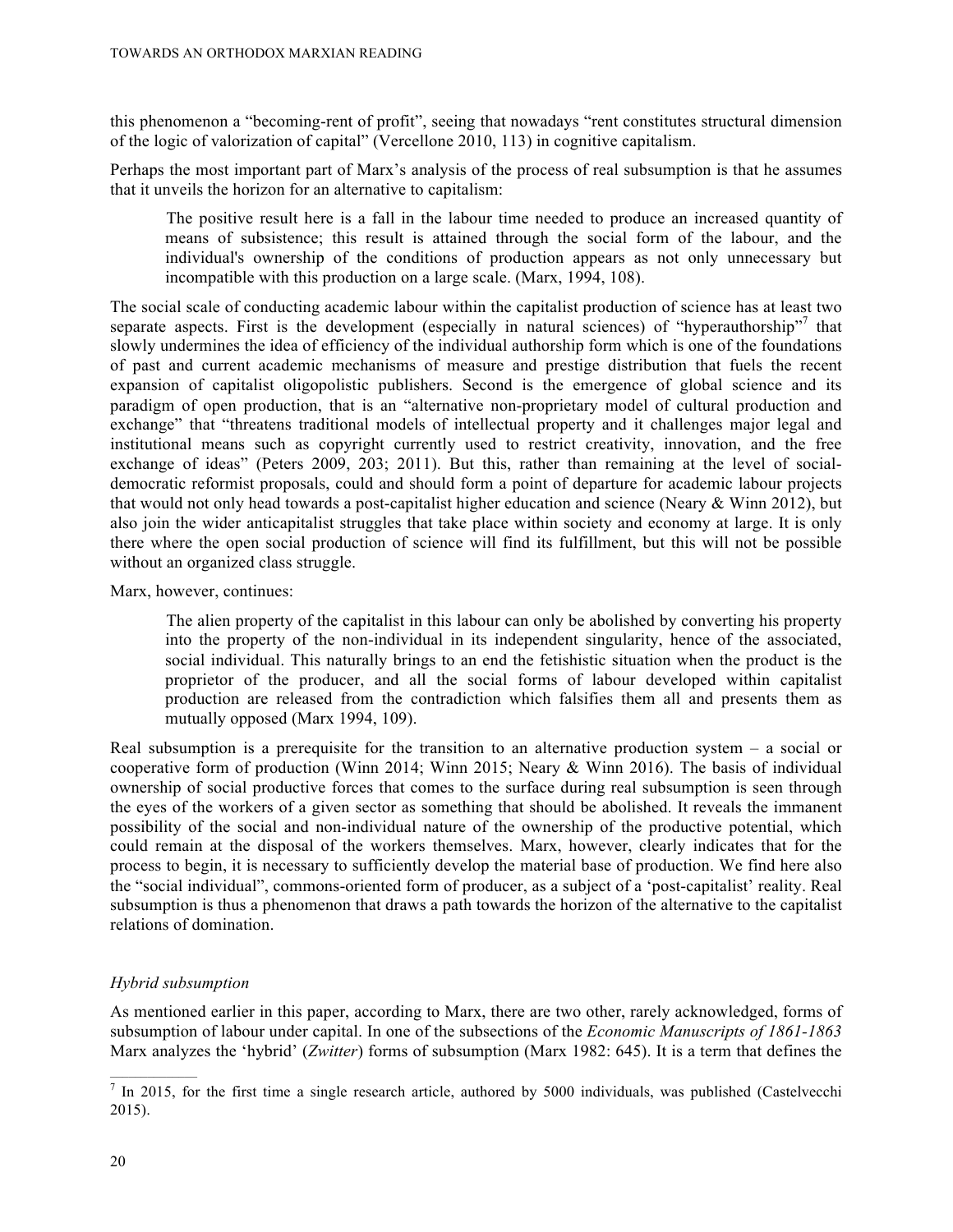way in which capital includes in its horizon of interest a site of productive activities, which it is able to take advantage of, while not yet exercising direct control over its course. In this case, formal subsumption is "not yet reached" (Marx 1982, 1023).

It should be noted that hybrid subsumption is not the transitional form between formal and real subsumption, thus they are not leading to an automatic occurrence of specifically capitalist mode of production in a given sector (Marx 1994, 116). They are more like "forms of transition to capitalist production" (Marx 1994, 116), where it is not a wage labor relation, but rather a purchase/sale or loan/debt that formally dominates the space opened between the actual producer and the entity that benefits from his or her activities. However, there is no direct capital/labour relationship here, and labor is not exploited in a classic Marxian sense. As Marx writes: "this form can be transitional to the capitalist mode of production. It is itself the extraneous produce of the capitalist mode of production." (Marx 1994, 119-120). Hybrid forms of subsumption not only precede the capitalist mode of production, but also reproduce themselves within it, and are partly reproduced by it (Marx 1994, 116). We can divide them, therefore, after Murray, into two separate categories: a) transitional (*Uebergangsform*) - which link the process with capitalist social relations; and b) accompanying (*Nebensform*) (Murray 2004, 261). Their extraordinary functionality for the 'normally' functioning capitalism, including academic capitalism should be emphasized here.

The two most important examples of capital valorized on the base of a hybrid mechanism of subsumption of labour is, on the one hand usury or financial capital, whose owners are primarily concerned with lending producers the means of production or money for the purchase of means of production. In this context, we can distinguish two activities of financial capital as part of a dynamic landscape of contemporary higher education: one is the functioning of capital that develops on the basis of an extensive system of student loans (McGettigan 2013). The second, linked to the advent of neoliberalism that increased the importance of financial markets within the capitalist economy, is the development of 'endowment management' as a way that "universities engage in market activities to generate profit in order to secure advantage over competitor institutions by amassing wealth" (Cantwell 2016, 173).

On the other hand, there is commercial or merchant capital that in many cases constitutes, from the historical point of view, a form of inclusion of a geographical area or a sector into a fully capitalist relation. The owners of this type of capital are engaged in ordering products, while providing the raw materials or production/cooperation patterns, and then receive the product for a fee and sell it realizing surplus. To find an example, it's enough to look at the contemporary domination of oligopolistic academic publishing capital (Larivière, Haustein & Mongeon 2015) over academic labour. Companies like Elsevier are providing a reference manager (e.g. Mendeley) to speed up the production processes of written outputs and to make sure that the most important parts of academic measure (references) are inserted properly. Reference managers are also a gigantic source of metadata that not only allows a greater degree of control over academic labour but also fuels metrics that give rise to a severe global competition. Other firms provide academic writing support software (e.g. Scrivener), that promote the standardized language of description or the structure of 'proper peer-reviewed' articles (see e.g. all the handbooks on the 'improvement' of academic writing skills). The contemporary hybrid subsumption of academic labour by merchant capital is conducted in a more cunning way than it was centuries ago in relation to other sectors of production. The entanglement of academic publishers in a game proper to the academic field, where the objective is the maximization of prestige, makes academic producers willing (or coerced by a national higher education Ministry through a variety of procedures of evaluation) to give the results of their research work to capitalist publishers for free. Or even paying a fee in the form of an *Article Processing Charge* or *Book Processing Charge* (Eve 2014). However, the way in which capital instrumentalizes the academic status game for its own purposes of valorization is the subject for a separate and extensive discussion.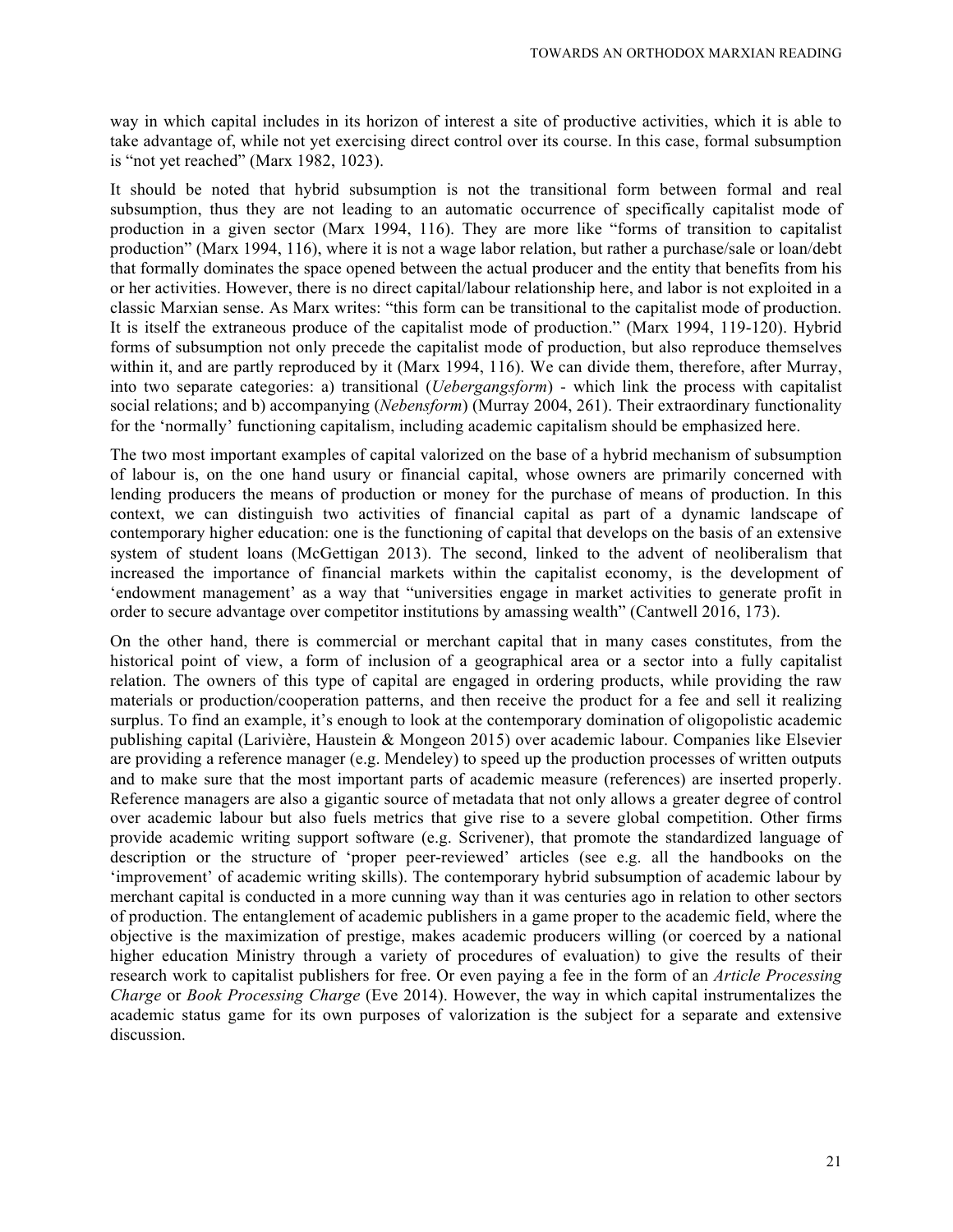#### *Ideal subsumption*

The last, fourth, form of subsumption to which reference can be found in various texts of Marx is 'ideal subsumption'. Although Marx mentions it many times, it is hard to recognize that this could really be seen as an autonomous concept of analytical use. Ideal subsumption is used by Marx primarily as a tool to debunk his opponents. It is used for the criticism of bourgeois political economists' unauthorized references to spheres of labour and production as capitalist, when in reality they are not. At first sight, we are therefore faced with a purely ideological form of subsumption, whose main field of reference is the realm of discourse and social imagination. The category could be easily dismissed if we took an idealist or a crude materialist stance. However, as rightly emphasized by dissident Soviet Marxist, Evald Ilyenkov (2012, 149), "the 'ideal' – or the 'ideality' of phenomena – is too important a category to be handled thoughtlessly and carelessly"; thus, it cannot be addressed simply as the result of some mental conceptions or something limited to the sphere of consciousness, but has to be seen in its full dialectical relationship with the material. According to Ilyenkov 'ideality' should be considered as a "very peculiar and very strictly established relationship between at least two material objects (things, processes, events, states), within which one material object, while remaining itself, performs the role of a representative of another object" (2012, 155). Material processes, thus, produce not only material effects but ideal products as well. "The act of idealisation of reality (the process of transforming the 'material' into the 'ideal')" occurs "and then, having arisen, the 'ideal' becomes a critical component of the material life-activity of social man, and then begins the opposite process – the process of the materialisation (objectification, reification, 'incarnation') of the ideal." (2012, 158). This processes of idealisation and materialisation occurs in dialectical cycles, in consequence, influencing and shaping the material reality of a given sector or an economy at large. Taking into account the suggestion by Ilyenkov (2012, 161), that in Marx's work it is the value-form itself that has a complete ideal character, we can see that activities of this kind, I believe, have a strategic function in the context of contemporary transformations of public higher education. This process gets further clarified when Marx notes that:

[W]ithin capitalist production there are always certain parts of the productive process that are carried out in a way typical of earlier modes of production, in which the relations of capital and wage-labour did not yet exist and where in consequence the capitalist concepts of productive and unproductive labour are quite inapplicable. But in line with the dominant mode of production, even those kinds of labour which have not been subsumed by capitalism in reality are subsumed idealiter" (Marx 1982, 1042) [translation modified. K.Sz]<sup>8</sup>.

The passage above reveals Marx's belief in the all-encompassing nature of the social relations of capital; it also gives some insights into how the abovementioned dialectic of idealization and materialization with reference to subsequent branches of production occurs. When in a given formation it becomes the dominant socio-economic relationship of production it is used as an ideal model in relation to which all non-capitalist sectors of production become self-organized, organized or reorganized. Subsumption of labour under capital (in both formal and real forms) can provide a logical framework projected onto, for example, the activities of public authorities in relation to a different sectors of activity (as in the case of market-oriented reforms of the public higher education). Although the direct processes of production of surplus value will not occur and there will be no actual extraction of surplus in the form of profit from the wage labour employed, the very relations of production may have to undergo transformations, that in effect will make them resemble the two main forms of subsumption (formal and real). Thus, it could be claimed that the phenomenon of ideal subsumption can play an important role in preparation of a given sector for a processes of subsumption of labour within it under capital in formal and/or real terms.

 $\overline{\text{B}}$  The last, crucial part of the quoted sentence in English translation is "those kinds of labour which have not been subjugated by capitalism in reality are so in thought.". The German original text Marx used a French expression '*idealitier*' that could be translated literally as 'ideally' / 'in ideal mode'.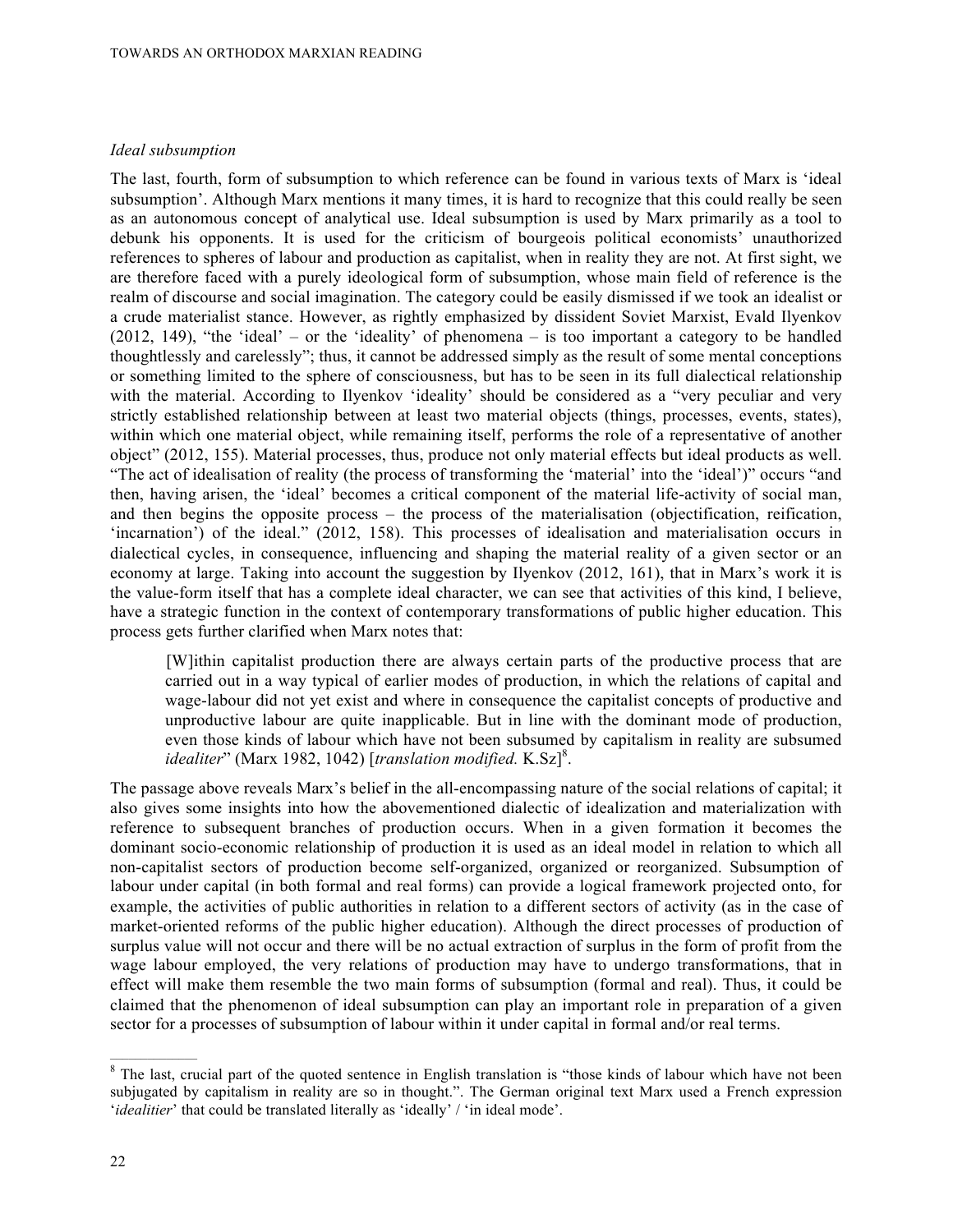Patrick Murray's categorization of the forms of ideal subsumption seems helpful. He differentiated between: a) ideal subsumption of pre-capitalist economic formations under capital; b) ideal subsumption of non-capitalist production processes, which exist alongside the capitalist, that includes also an ideal subsumption of labour under capital in the case of the self-employed worker (Marx 1982, 1042); and c) ideal subsumption that takes place within a capitalist firm<sup>9</sup> (Murray 2004, 265-266). In connection with the strategy of a sectorial reading of subsumption the most useful forms for further considerations within the realm of higher education seem to be form b). The operation of public higher education organized according to the logic of New Public Management reforms could be considered as ideal subsumption of type b). Furthermore, when an unemployed researcher has sweated over winning a research grant acquired outside any institutional frame, we can also observe this as ideal subsumption type b).

The ideal form of subsumption of labour under capital lays beyond the scope of interest of most authors who use the concept of subsumption to analyse changes within the contemporary higher education sector. Yet it can provide a useful starting point to study various types of institutional strategies of individual universities, as well as strategic documents of certain ministries (laws, reform packages). Both treat the public sector of higher education system as if it were a for-profit oriented form of production with valorization occurring there already. It is this process of ideal subsumption that other scholars of higher education perceive as the hybridization of the public and the private within the sector (Roggero 2011) that sets the stage for the efficient colonization of higher education systems worldwide by capital. Transnational capital depends primarily on these processes, on the way public national systems are structured, and it is not particularly striving to take full control over them. Subject to the laws of market competition, as well as forced into increasingly intensive diversification of its sources of revenue (including working out profit from teaching activities based on hiring wage-labour), the institution of the public university, transformed according to the New Public Management paradigm, conforms to the ideal subsumption of labour under capital.

## *Conclusion*

I have shown that the various forms of the Marxian concept of subsumption provide a useful tool for the analysis of the capitalist transformations of contemporary higher education. While the paper has covered just a few aspects of the capital/labour relation in the context of the contemporary university, the categories that have been worked out here can be used successfully for further research purposes. Although the typical post-operaist approach, with its sensitivity to the conflictual nature of the transformation associated with entering the era of cognitive capitalism, is a source of many valuable insights (Hall 2015a), it has been shown that a reading that understands subsumption as an allencompassing condition or a specific historical epoch has serious limitations. It is now time to make a preliminary attempt to answer the key question: how in accordance with the letter and spirit of Marx's texts, i.e. an 'orthodox' reading, are we to conceive of the subsumption of labor under capital, especially within a higher education context?

First of all, it has to be noted that the concept of subsumption should be used for an analysis of a dynamically changing landscape of capitalist production. It allows us to grasp the development and dissemination of capitalist relations based on the form of wage labor and the form of value in the various sectors of human activity. At the same time, any generalizations should be avoided and, following Marx,

<sup>&</sup>lt;sup>9</sup> Although this point might appear to be contradictory, Murray (2004, 266) rightly quotes here a long fragment form Marx's *1861-63 Economic Manuscripts*: "One curiosity of a capitalist production process is that, within it, goods and services no longer actually function even as commodities. However, goods and services functioning within a particular department within a capitalist firm may be ideally subsumed under the capital form and calculations made as if the department were its own capitalist firm, in order to locate the firm's profit centres. Because it is typical for industrial capitalists to rely on external financing, those who are self-financing may ideally subsume a portion of their own profits under the form of interest".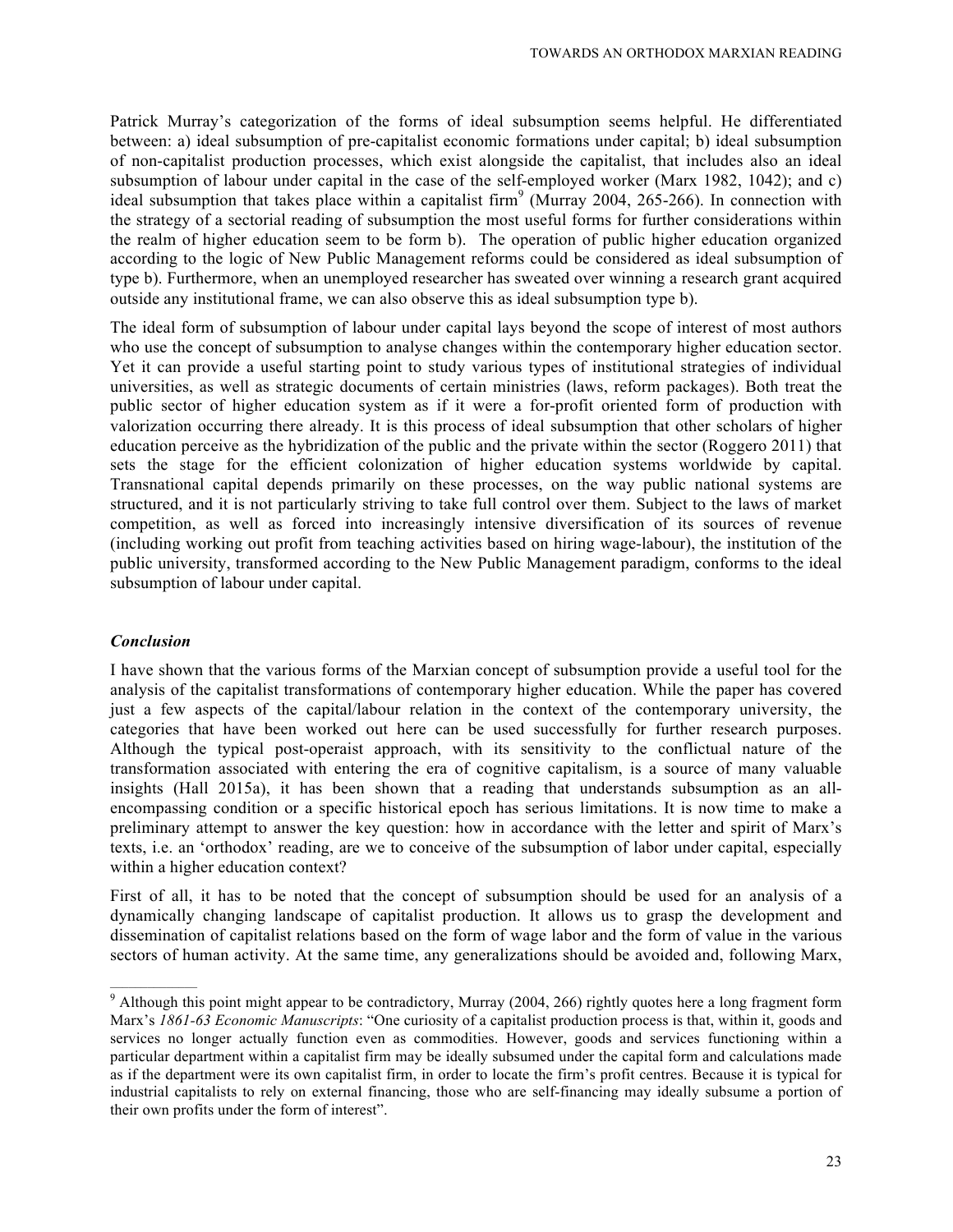we should assume that there are no socio-economic formations in which real subsumption in its pure form exists on a social scale.

In an orthodox reading, concepts of subsumption serve primarily to build a map of the sectors of human (and non-human) activities with capitalist attributes, as well as to indicate the degree of their penetration by capitalistic relations (formal/real). Attention should be paid to the fact that while a given sector of production may remain for a long time at a stage of formal subsumption (without having to undergo real subsumption), the move "back" from real to formal subsumption of labour within a given sector, historically speaking, can only occur in exceptional cases and usually involves violence or violent social change. An example may be deindustrialization during the Cultural Revolution in China (Eyferth 2003). Therefore, if there's a move back from real to formal subsumption, it means primarily that the flow of capital occurs from a highly developed dominant sector to another, newly hegemonic sector of production<sup>10</sup>, where labour processes are not yet technologically transformed by capital. Real subsumption of a given sector, thus raising its dominant relations to the level of mass technologically mediated production, opens up opportunities to develop within it the (post-capitalist) potential to exceed the limitations of the politically imposed law of value.

However, the means of subordination of labour cannot be reduced just to the two main forms of subsumption. The parallel phenomenon of hybrid subsumption, that is used by merchant and usurer capital, demands a separate analytical paper. Perhaps during times when merchant and financial capital dominate the capital located in production (Harvey 2010) the usefulness of these categories is even greater than the two basic types of subsumption.

Capital is primarily a social relationship, so in the formations of capitalism's logic permeates the whole of social and economic realities. This does not mean, however, that in all areas capitalist relations of exploitation and valorization processes based on living labour are to be found. The mere occurrence of the wage relation is not a sufficient condition. Sectors where the subsumption of labour under capital has been modeled ideally are guided by a different logic. This does not exclude, of course, that the ideal subsumption in a given sector may be, for example, the preparatory step towards the subsumption of certain processes to capital functioning at a different level. In this way, the reforms of the New Public Management in higher education could be understood. They represent the preparation of academic labour for the requirements of a merchant capital fraction (large oligopolistic academic publishers) of a "transnational association of capitals".

Where each of the processes of capital's domination over living labour are studied, the type of the subsumption must be defined. This is a necessary caution. However, it is not to deny workers from the public higher education sector the status of productive workers and to exclude them from the ranks of the working class. Rather, it is necessary in order to correctly identify the real object of opposition and critique and to avoid combating capital where its characteristic relationships do not exist. The complementary use of the four above-characterized types of subsumption allow us to develop an analysis that maps correctly onto the reality of capitalist production within contemporary global higher education systems. However, it is certainly not the only approach possible.

What are the benefits of an orthodox Marxian reading of subsumption for critical higher education research? Firstly, it seems that looking through the lenses of subsumption of labour under capital allows for a precise periodization of development and intensification of relations of domination of capital over labour in a national higher education sector. Secondly, using the full range of concepts of subsumption, due attention could be paid to the indelible role of transitional and accompanying forms of subsumption of labour under capital. Using the category of hybrid subsumption both the role of merchant capital in the progressive changes in the conditions of academic labour, as well as the financial capital developing somewhat parasitically on the base of credit granted to students, can be precisely analyzed. Thirdly, thanks

 $\frac{10}{10}$  In the sense in which the post-operaists speak of hegemonic sectors of production, see Hardt 2015; Szadkowski 2015c.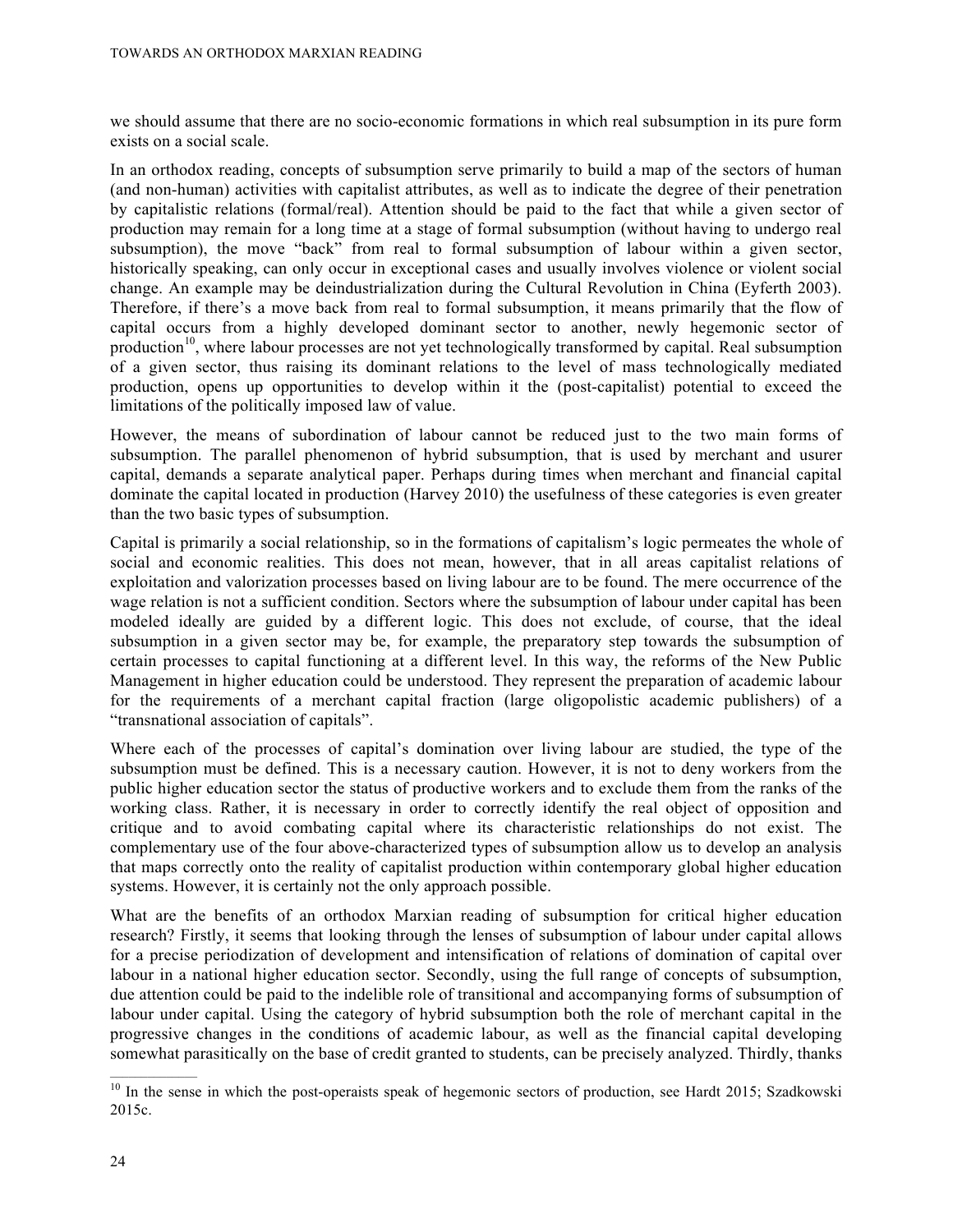to the Marxian concept of the ideal forms of formal and real subsumption of academic labour under capital, we can analyze the situation of academic workers in the public sector of higher education. Finally, the study of changes within the higher education sector based on the concept of subsumption of academic labour under capital allows us to go beyond a narrow sectorial understanding of the problems affecting academics and involving them into a broad front of class struggle against the capitalist class.

Diverse and multifaceted processes of subsumption of academic labour under capital, especially with the increase in the activities of a "transnational association of capitals", permeate the entire landscape of contemporary higher education, regardless of their public or private character. It becomes clear, therefore, that slogans saying that we have to bring back the public mission of the universities will not save the sector from the severe thrust of capital. Public higher education is not only receptive to the pressures exerted by transnational capital, but also actively contributes to the spread of capitalist domination over the sector by presenting struggle for academic prestige colonized by capital as a race for excellence in science. In order to overcome the crisis of the university, there is a need to mobilize an academic subject antagonistic to capital, which could become the agent of progressive change. However, this task can only be done by a subject focused on the common and a communist ethos of science (Szadkowski 2016).

#### **ACKNOWLEDGEMENTS**

This paper would have never been written without the patience and support of the editors of this *Workplace* special issue, Karen Gregory and Joss Winn. The paper has benefitted immensely from the comments by an anonymous reviewer, Joss Winn, Richard Hall and Karen Gregory. I am really grateful for all their excellent feedback. All standard caveats apply. The text has been written with support from the research project funded by National Science Centre (UMO-2013/10/M/HS6/00561).

#### **REFERENCES**

- Althusser, L. (1971). Ideology and Ideological State Apparatuses. (B. Brewster, Trans.). In L. Althusser, *Lenin and Philosophy and Other Essays (pp. 127-186). New York:* Monthly Review Press.
- Anyon, J. (2011). *Marx and Education*. London-New York: Routledge.
- Berman, E. P. (2012). *Creating the Market University. How Academic Science Became an Economic Engine*. Princeton: Princeton University Press.
- Bernardi, C., & Ghelfi, A. (2010). We won't pay for your crisis, we create institutions of the common! *Edu-factory journal*, *0*, 108-118.
- Bhandari, R., & Lefébure, A. (Eds.). (2015). *Asia: The Next Higher Education Superpower?* New York: Institute of International Education.
- Bravermann, H. (1998). *Labor and Monopoly Capital: The Degradation of Work in the Twentieth Century*. New York: Monthly Review Press.
- Breneman, D. W. (2006). The University of Phoenix. Icon of For-Profit Higher Education. In D. W. Breneman, B. Pusser, & S. E. Turner (Eds.), *Earnings From Learning. The Rise of For-Profit Universities* (pp. 71-92). New York: SUNY Press.
- Burrows, R. (2012). Living with the h-index? Metric assemblages in the contemporary academy. *The Sociological Review*, *60*(2), 355-370.
- Calella, G. (2011). The Factory of Precarious Workers. In C. Solomon, & T. Palmieri (Eds.), *Springtime. The New Student Rebellions* (pp. 89-103). London-New York: Verso.
- Camatte, J. (1988). *Capital and Community*. London: Unpopular Books.
- Cantwell, B. (2016). The New Prudent Man: Financial-Academic Capitalism and Inequality in Higher Education. In S. Slaughter, & B. J. Taylor (Eds.), *Higher Education, Stratification, and Workforce Development. Competitive Advantage in Europe, the US, and Canada* (pp. 173-192). Dordrecht: Springer.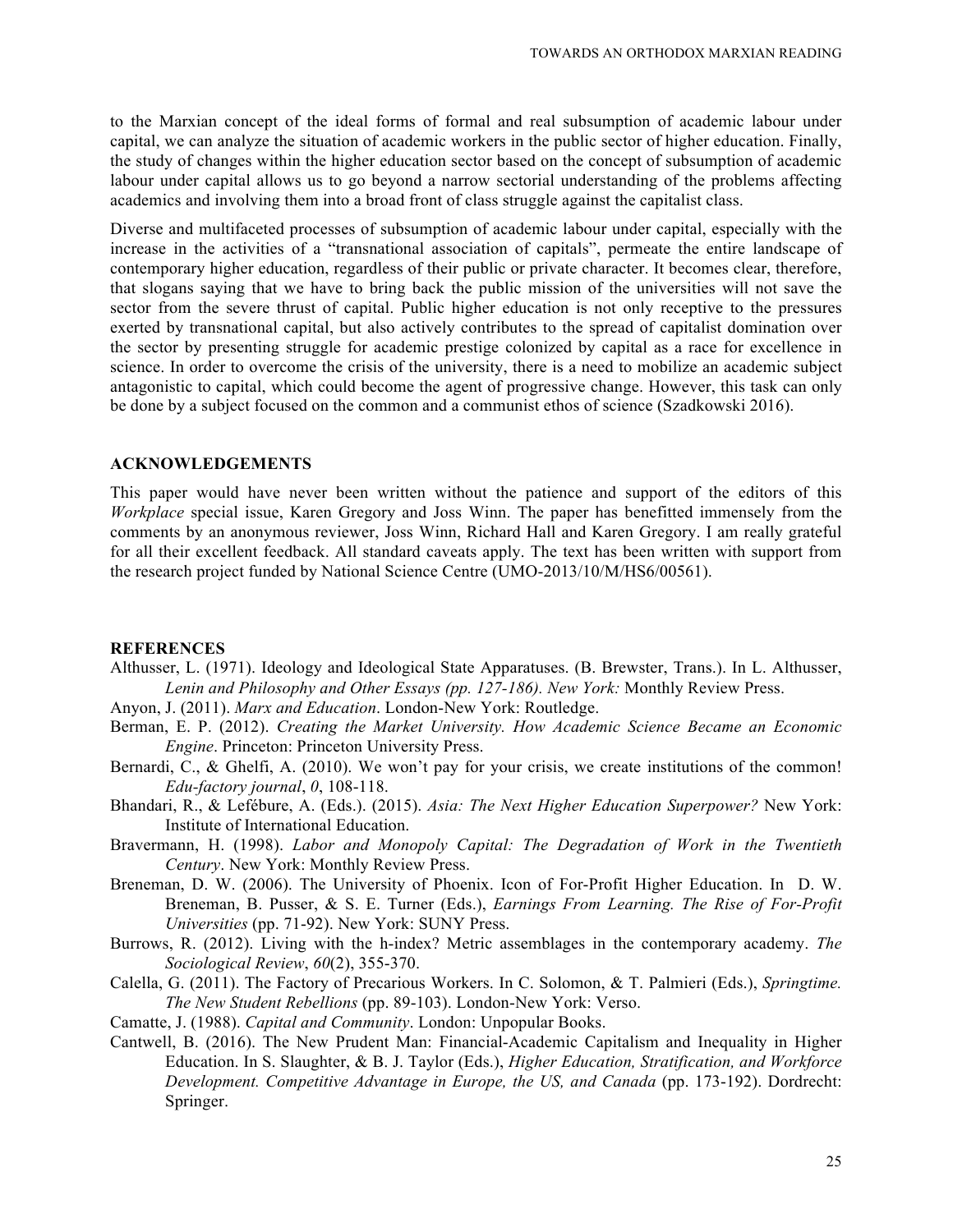- Castelvecchi, D. (2015). Physics paper sets record with more than 5,000 authors. *Nature News*, 15 May. Retrieved from: http://www.nature.com/news/physics-paper-sets-record-with-more-than-5–000 authors-1.17567.
- Clark, B. R. (1983). *The Higher Education System. Academic Organization in Cross-National Perspective*. Berkeley – Los Angeles: University of California Press.
- Clark, B. R. (1998). *Creating Entrepreneurial Universities. Organizational Pathways of Transformation.* Bingley: Emerald Group Publishing Limited.
- Dardot, P. & Laval, Ch. (2014). *Commun. Essai sur la révolution au XXIe siècle*. Paris: La Découverte.
- De Angelis, M., & Harvie, D. (2009). 'Cognitive Capitalism' and the Rat-Race. How Capital Measures Immaterial Labour in British Universities. *Historical Materialism*, *7*(3), 3-30.
- Do, P. (2015). L'università: un laboratorio per la informetrics society? Retrieved from http://www.roars.it/online/luniversita-un-laboratorio-per-la-informetrics-society/
- Do, P. (2013). *The Global University. The Political Economy of Knowledge in Asia and the Segmentation of China's Higher Education*. PhD Thesis defended at Queen Mary University of London.
- Eyferth, J. (2003). De-Industrialization in the Chinese Countryside. Handicrafts and Development in Jiajiang (Sichuan), 1935 to 1978. *The China Quarterly*, *173*(3), 53-73.
- Endnotes (2010). *The History of Subsumption*. "Endnotes" 2.
- Eve, M. P. (2014). *Open Access and the Humanities. Contexts, Controversies and the Future*, Cambridge: Cambridge University Press.
- Ferlie, E., Musselin, Ch., & Andresani, G. (2008). The Steering of Higher Education Systems. A Public Management Perspective. *Higher Education*, *56*(3), 325-348.
- Fineschi, R. (2013). The Four Levels of Abstraction of Marx's Concept of 'Capital'. Or, Can We Consider the Grundrisse the Most Advanced Version of Marx's Theory of Capital? In R. Bellofiore, G. Starosta, & P.D. Thomas (Eds.), *In Marx's Laboratory: Critical Interpretations of the Grundrisse*  (pp. 71-99). Leiden: Brill.
- Fisher, S. (2006). The Market for Higher Education at a Distance. Traditional Institutions and the Costs of Instructional Technology. In D.W. Breneman, B. Pusser, & S. E. Turner (Eds.), *Earnings From Learning. The Rise of For-Profit Universities* (pp. 113-145). New York: Suny Press.
- Fumagalli, A. (2015). The Concept of Subsumption of Labour to Capital: Towards the Life Subsumption in Bio-Cognitive Capitalism. In: E. Fisher, Ch. Fuchs (Eds.), *Reconsidering Value and Labour in the Digital Age* (pp. 224-245). Basingstoke: Palgrave Macmillan.
- Gulli, B. (2009). Knowledge Production and the Superexploitation of Contingent Academic Labor. *Workplace: Journal for Academic Labor*, *16*, 1-30.
- Hall, R. (2014). On the Abolition of Academic Labour: The Relationship Between Intellectual Workers and Mass Intellectuality. *tripleC: Communication, Capitalism & Critique*, *12*(2), 822-837.
- Hall, R. (2015a). The implications of Autonomist Marxism for research and practice in education and technology. *Learning, Media and Technology*, *40*(1), 106-122.
- Hall, R. (2015b). For a political economy of massive open online courses. *Learning, Media and Technology*, *40*(3), 265-286.
- Hall, R. & Bowles, K. (2016). Re-engineering higher education: the subsumption of academic labour and the exploitation of anxiety, *Workplace: A journal for academic labour 27*.
- Hardt, M. (2015). The Post-operaist Approach to the Formal and Real Subsumption of Labor Under Capital. Seminar with Michael Hardt. *Praktyka Teoretyczna*, *2*(16), 167-182.
- Hardt, M., & Negri, A. (2009). *Commonwealth*. Cambridge: Belknap Press.
- Havergal, C. (2016). Coursera president: bursting the Moocs bubble a boon for us. *Times Higher Education*, Retrived from: https://www.timeshighereducation.com/news/coursera-presidentdaphne-koller-bursting-the-moocs-bubble-a-boon-for-us
- Harvey, D. (2010). *A Companion to Marx's Capital.* London: Verso.
- Harvie, D. (2005). All Labour Produces Value For Capital And We All Struggle Against Value. *The Commoner*, *10*, 132-171.
- Hazelkorn, E. (2011). *Rankings and the Reshaping of Higher Education. The Battle for World-Class Excellence*. Basingstoke: Palgrave Macmillan.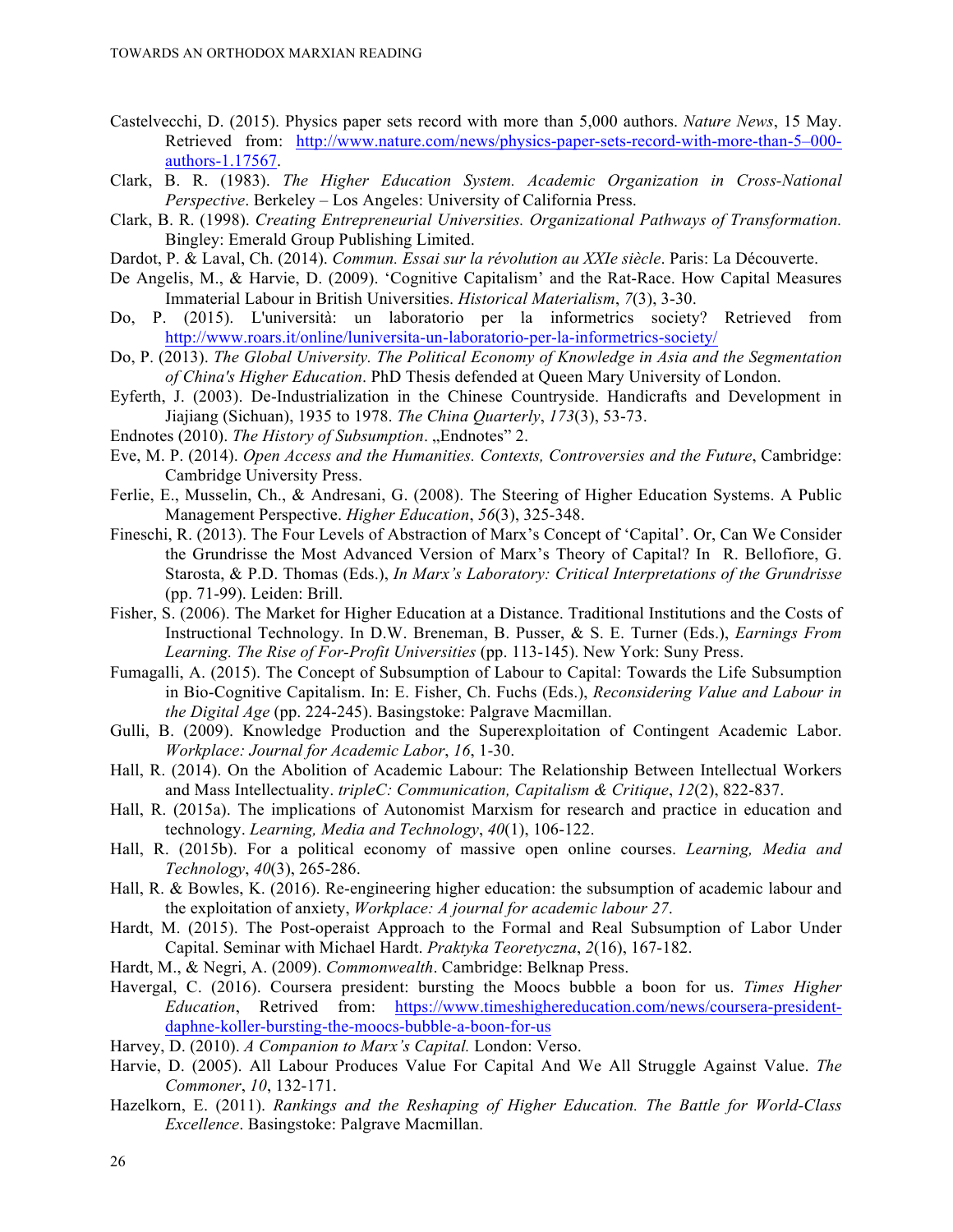- Heinrich, M. (2013). The 'Fragment on Machines': A Marxian Misconception in the *Grundrisse* and its Overcoming in *Capital*. In R. Bellofiore, G. Starosta, & P. D. Thomas (Eds.), *In Marx's Laboratory: Critical Interpretations of the Grundrisse* (pp. 197-212). Leiden: Brill.
- Ilyenkov, E. (2012). Dialectics of the Ideal (2009). Trans. Alex Levant, Historical Materialism *20*(2), 149– 193.
- Jacob, M. C. (2014). *The First Knowledge Economy. Human Capital and the European Economy, 1750- 1850*. Camrbidge: Cambridge University Press.
- Jongbloed, B. (2003). Marketisation in Higher Education: Clark's Triangle and the Essential Ingredients of Markets. Higher Education Quarterly, 57(2), 110-135.
- Lazzarato, M. (1996). Immaterial Labour (Paul Colilli & Ed Emory Trans.). In M. Hardt, P. Virno, (eds.), *Radical Thought in Italy. A Potential Politics* (pp. 133-147). Minneapolis-London: University of Minnesota Press.
- Larivière, V., Haustein, S., & Mongeon, P. (2015). The Oligopoly of Academic Publishers in the Digital Era. *PLoS ONE*, *10*(6), 1-15.
- Lebowitz, M.A. (2003). *Beyond Capital. Marx's Political Economy of the Working Class*. Basingstoke: Palgrave Macmillan.
- Lukács, G. (1972). *History and Class Consciousness. Studies in Marxist dialectics*. (R. Livingstone Trans.). Cambridge, Mass.: The MIT Press.
- Luxemburg, R. (1972). *The Accumulation of Capital - An Anti-critique*. (R. Wichmann Trans.). New York: Monthly Review Press.
- Mandel, E. (1999). *Late Capitalism*. London-New York: Verso.
- Marginson, S. (1998). Value creation in the production of services: A note on Marx. *Cambridge Journal of Economics*, *22*, 573-585.
- Marginson, S. (2004). Competition and Markets in Higher Education: A "glonacal" analysis. *Policy Futures in Education*, *2*(2), 175-244.
- Marginson, S. (2013). The impossibility of capitalist markets in higher education. *Journal of Education Policy*, *28*(3), 353-370.
- Marginson, S., & Ordorika, I. (2011). »El central volume de la fuerza«. Global Hegemony in Higher Education and Resaerch. In D. Rhoten, & C. Calhoun (Eds.), *Knowledge Matters. The Public Mission of the Research University* (pp. 67-129). New York: Columbia University Press.
- Marx, K. (2000). *Theories of Surplus Value. Books I, II and III*. New York: Prometheus Books.
- Marx, K. (1994). *A Contribution to the Critique of Political Economy. MECW Vol. 34*. (B. Fowkes, Trans.). London: Lawrence and Wishart.
- Marx, K. (1982). *Capital. A Critique of Political Economy. Volume One*. (B. Fowkes, Trans.). London New York: Penguin Books and New Left Review.
- Marx, K. (1981). *Capital. A Critique of Political Economy. Volume Three*. (D. Fernbach, Trans.) New York - London: Penguin Books and New Left Review.
- Marx, K. (1973). *Grundrisse*. (M. Nicolaus, Trans.). New York: Random House.
- McGettigan, A. (2013). *The Great University Gamble. Money, Markets and the Future of Higher Education*. London: Pluto Press.
- Moulier Boutang, Y. (2011). *Cognitive capitalism*. (E. Emery, Trans.). Cambridge: Polity Press.
- Mundt, K., & Groves, M. (2016). A double-edged sword: the merits and the policy implications of Google Translate in higher education. *European Journal of Higher Education*, DOI: 10.1080/21568235.2016.1172248.
- Murray, P. (2004). The Social and Material Transformation of Production by Capital. Formal and Real Subsumption in Capital, Volume I. In R. Bellofiore, & N. Taylor (Eds.), *The Constitution of Capital. Essays on Volume I of Marx's Capital* (pp. 243-273). Basingstoke: Palgrave.
- Neary, M. (2012). Beyond Teaching in Public: The University as a Form of Social Knowing. In M. Neary, H. Stevenson and L. Bell (Eds.), *Towards Teaching in Public Reshaping the Modern University*. Continuum: London.
- Neary, M. (2016). Student as Producer: The Struggle for the Idea of the University. *Other Education: The Journal of Educational Alternatives*, *5*(1), 89-94.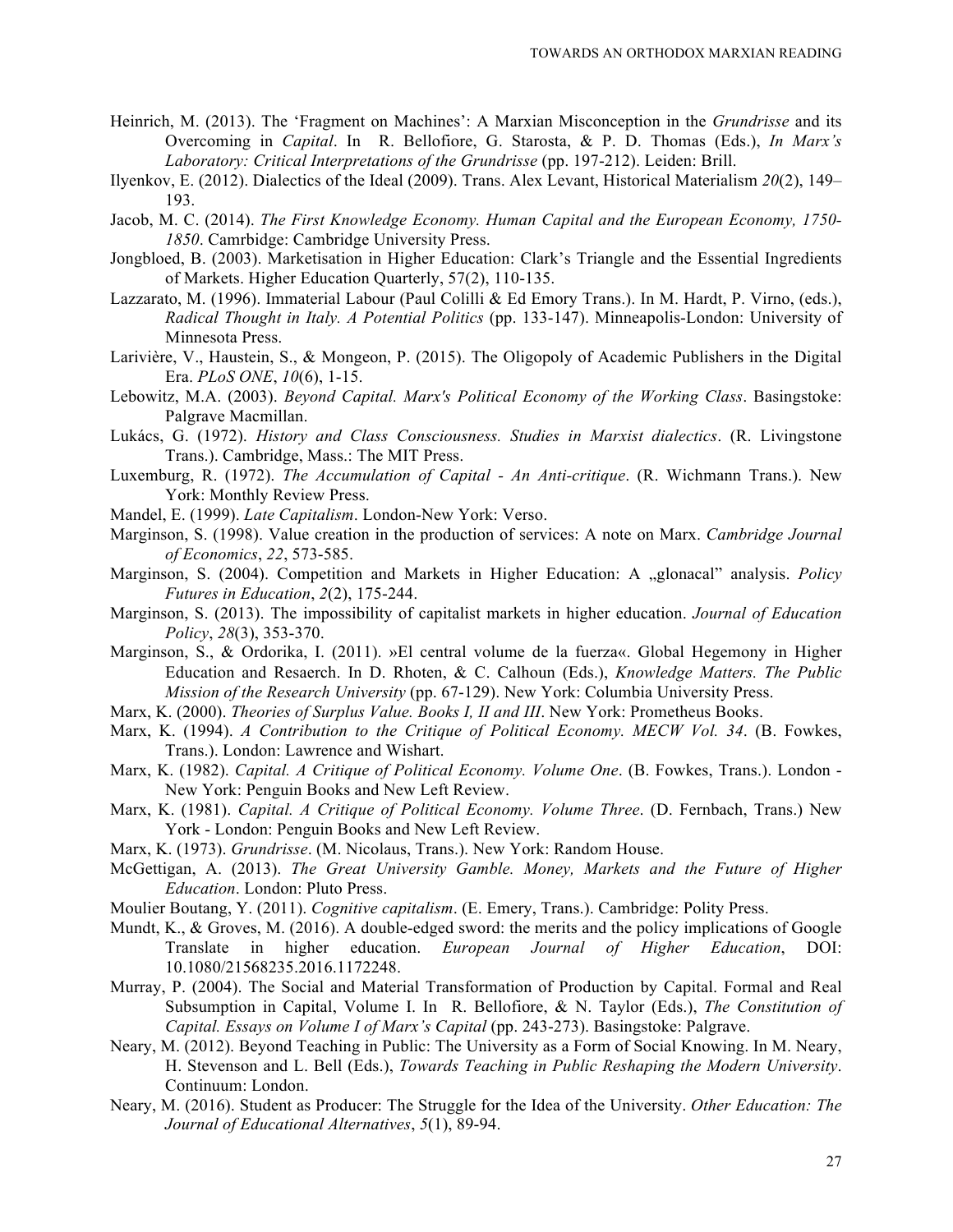- Neary, M. & Winn, J. (2016). Beyond Public and Private: A Framework for Co-operative Higher Education, *Preprint. University of Lincoln Repository.*
- Neary, M. & Winn, J. (2012). Open education: Common(s), communism and the new common wealth. *ephemera* 12(4): 406-422.
- Neave, G. (2012). *The Evaluative State, Institutional Autonomy and Re-engineering Higher Education in Western Europe. The Prince and His Pleasure*. Basingstoke: Palgrave Macmillan.
- Negri, A. (2003). *Time for Revolution.* (M. Mandarini, Trans.). New York: Continuum.
- Noble, D. F. (2001). *Digital Diploma Mills. The Automation of Higher Education*. New York: Monthly Review Press.
- Oliveira, M. B. (2013). On the Commodification of Science: The Programmatic Dimension. *Science & Education*, 22(10), 2463-2483.
- Pasquinelli, M. (2015). Italian Operaismo and the Information Machine. *Theory, Culture & Society 32*(3), 49-68.
- Peekhaus, W. (2012). The Enclosure and Alienation of Academic Publishing: Lessons for the Professoriate. *tripleC*, *10*(2), 577-599.
- Peters, M. A. (2009). Open Education and the Open Science Economy. *Yearbook of the National Society for the Study of Education*, *108*(2), 203–225.
- Peters, M. A. (2011a). The Emergence of the Global Science System and the Promise of Openness. *Educational Philosophy and Theory*, 43(10), 1013-1019.
- Picciano, A. G. (2012). The Evolution of Big Data and Learning Analytics in American Higher Education. *Journal of Asynchronous Learning Networks*, 16(3), 9-20.
- Rikowski, G. (1997). Scorched Earth. Prelude to Rebuilding Marxist Educational Theory. *British Journal of Sociology of Education*, *18*(4), 551-574.
- Read, J. (2003). *The Micro-Politics of Capital: Marx and the Prehistory of the Present*. New York: State University of New York Press.
- Roggero G. (2011). *The Production of Living Knowledge.* (E. Brophy, Trans.). Philadelphia: Temple University Press.
- Roggero G. (2010). Five Theses on the Common. *Rethinking Marxism*, *22*(3), 357-373.
- Schrecker, E. (2010). *The Lost Soul of Higher Education. Corporatization, the Assault on Academic Freedom, and the End of the American University*. New York: The New Press.
- Shermis, M. D., & Hamner, B. (2012). Contrasting State-of-the-Art Automated Scoring of Essays: Analysis. Retrieved from http://www.scoreright.org/NCME\_2012\_Paper3\_29\_12.pdf
- Slaughter, S. & Cantwell B. (2012). Transatlantic moves to the market: the United States and the European Union. *Higher Education*, *63*: 583-606.
- Szadkowski, K. (2016). The University of the Common. Beyond the Contradictions of Higher Education Subsumed under Capital. In M. Izak, M. Kostera, M. Zawadzki (eds.), *The Future of the University Education*. Palgrave McMillan: Basingstoke (forthcoming).
- Szadkowski, K. (2015a). Towards a University as an Institution of the Common: Critical and Marxist Higher Education Research in Context. An Interview with Krystian Szadkowski, *Cadernos CIMEAC*, *5*(1), 8-31.
- Szadkowski, K. (2015b). *Uniwersytet jako dobro wspólne. Podstawy krytycznych badań nad szkolnictwem wyższym*. Warszawa: Wydawnictwo Naukowe PWN.
- Szadkowski, K. (2015c). Crisis of Law of Value and the Real Subsumption of Labor under Capital. Questions for Michael Hardt. *Praktyka Teoretyczna*, *2*(16), 160-166.
- Toscano, A. (2011). The Limits of Autonomy. Cognitive Capitalism and University Struggles. In M.A. Peters, & E. Bulut (Eds.), *Cognitive Capitalism, Education and Digital Labor* (pp. 259-274). New York: Peter Lang.
- Vercellone, C. (2007). From Formal Subsumption to General Intellect: Elements for a Marxist Reading of the Thesis of Cognitive Capitalism. *Historical Materialism*, 15(1), 13-36.
- Vercellone, C. (2010). The Crisis of the Law of Value and the Becoming-Rent of Profit. (J. F. McGimsey, Trans.). In A. Fumagalli, & S. Mezzadra (Eds.), *Crisis in the Global Economy: Financial*